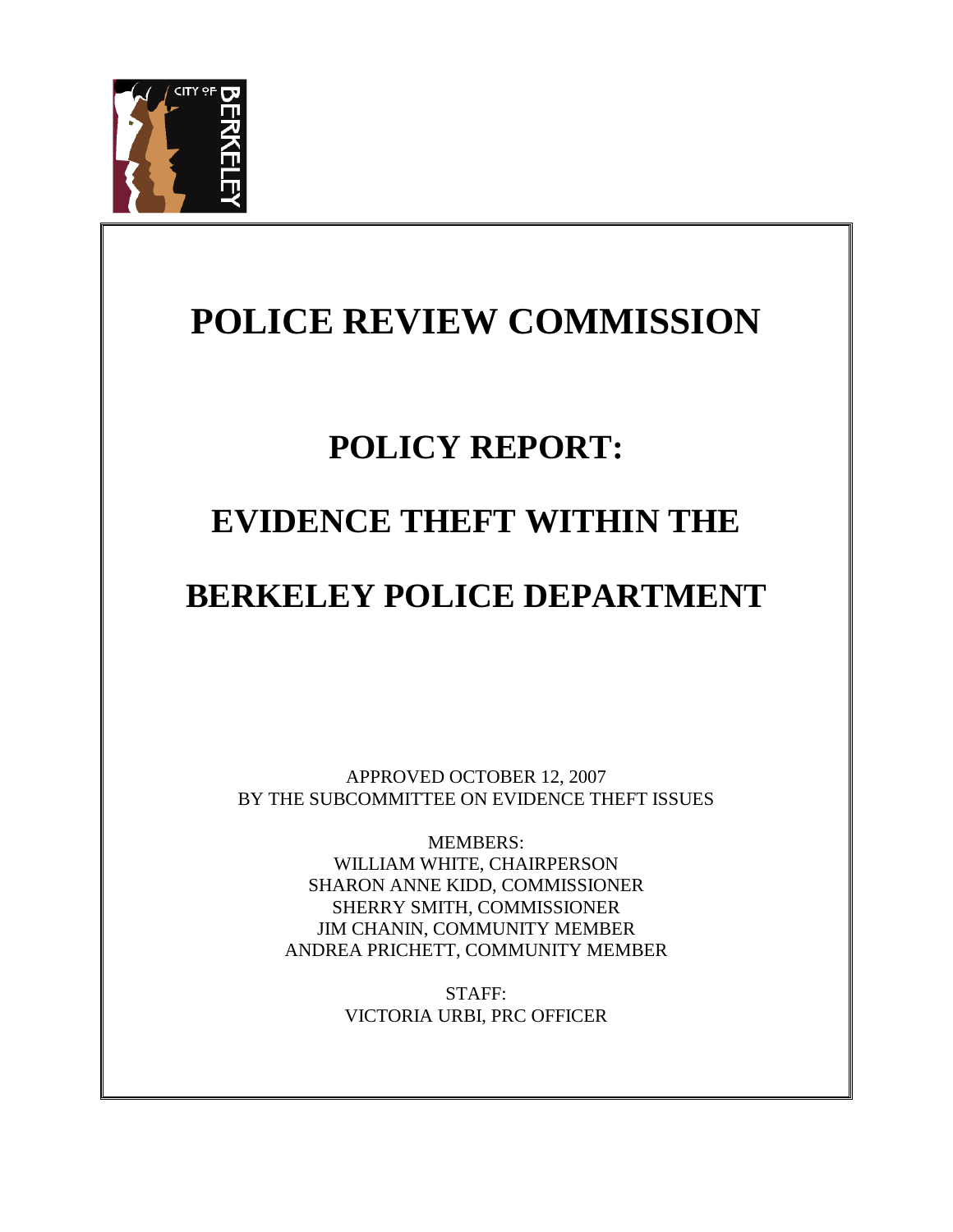# **TABLE OF CONTENTS**

| I.    |                                                                                                                                                                                                                                       |
|-------|---------------------------------------------------------------------------------------------------------------------------------------------------------------------------------------------------------------------------------------|
| Π.    |                                                                                                                                                                                                                                       |
| Ш.    | A. Legal Authority: Berkeley Municipal Code, Chapter 3.32.010, Police Review<br><b>Commission Ordinance</b><br>B. Objectives of the Subcommittee Investigation<br>C. Not a Personnel Investigation<br>D. Limitations of Investigation |
| IV.   | A. City Manager directive<br>B. Formation of Subcommittee                                                                                                                                                                             |
| V.    | 10<br>A. Cary Kent: 18 year veteran of Berkeley Police Department<br>B. Sergeant Kent's responsibilities<br>C. Theft of narcotics from Property Room                                                                                  |
| VI.   | <b>EARLY WARNING SIGNS</b><br>13<br>A. Officers noticed problems/early warning signs<br>B. Officers who suspected substance abuse                                                                                                     |
| VII.  | 15<br>A. Captain Gustafson's supervision of Sergeant Kent<br><b>B.</b> Performance Evaluations<br>C. Reasonable Accommodation<br>D. Conflict of Interest                                                                              |
| VIII. | 18                                                                                                                                                                                                                                    |
| IX.   | 19                                                                                                                                                                                                                                    |
| X.    |                                                                                                                                                                                                                                       |
| XI.   |                                                                                                                                                                                                                                       |
| XII.  | 24                                                                                                                                                                                                                                    |
| XIII. | <b>EXHIBITS</b><br>A. Timeline of Incident<br>B. Observations of Sergeant Kent<br>C. Chief Hambleton's interview transcript                                                                                                           |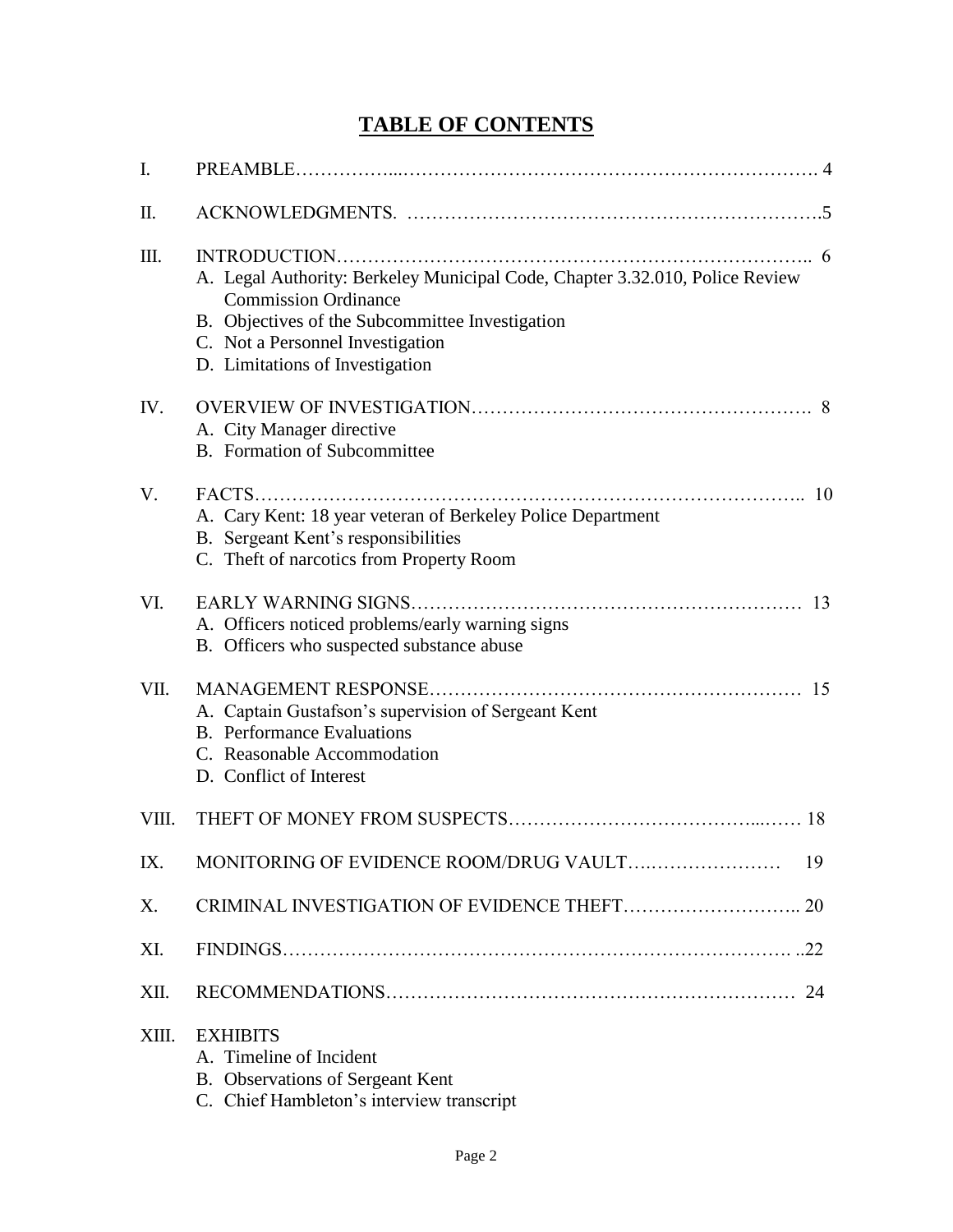- D. Memorandum to Mayor and City Council dated April 14, 2006
- E. Memorandum to Police Review Commission dated April 19, 2006
- F. Letter from Berkeley Police Union dated April 26, 2007
- G. Newspaper articles

# H. APPLICABLE LAW AND POLICIES

- 1. Health and Safety Code, Section 11550
- 2. Penal Code Section 487
- 3. Penal Code Section 503
- 4. City of Berkeley Drug-Free Workplace Policy
- 5. Reasonable Accommodation Policy
- 6. Performance Evaluation Policy

# I. BERKELEY POLICE DEPARTMENT POLICIES

- 1. General Order C-62: Subpoenas and Court Appearances
- 2. General Order D-4: Special Enforcement Unit (SEU)
- 3. General Order E-13, Complaint Intervention Early Warning System
- 4. General Order P-26: Personnel Complaint Procedure and Disposition and the Internal Affairs Bureau
- 5. General Order P-28: Performance Appraisal Report
- 6. General Order P-65, Procedures for Care and Handling of Property Evidence
- 7. General Order R-4: Responsibility and Accountability of Delegated Authority
- 8. Police Regulations, Chapter 4: Duties and responsibilities of the Ranks and Department Organization
- 9. Asset Management Manual
	- a. Chapter 1 Property Room Procedures
	- b. Chapter 2 Special Enforcement Unit Procedures
	- c. Chapter 3 Property Room/Asset Seizure Account Codes
	- d. Chapter 4 Asset Management Process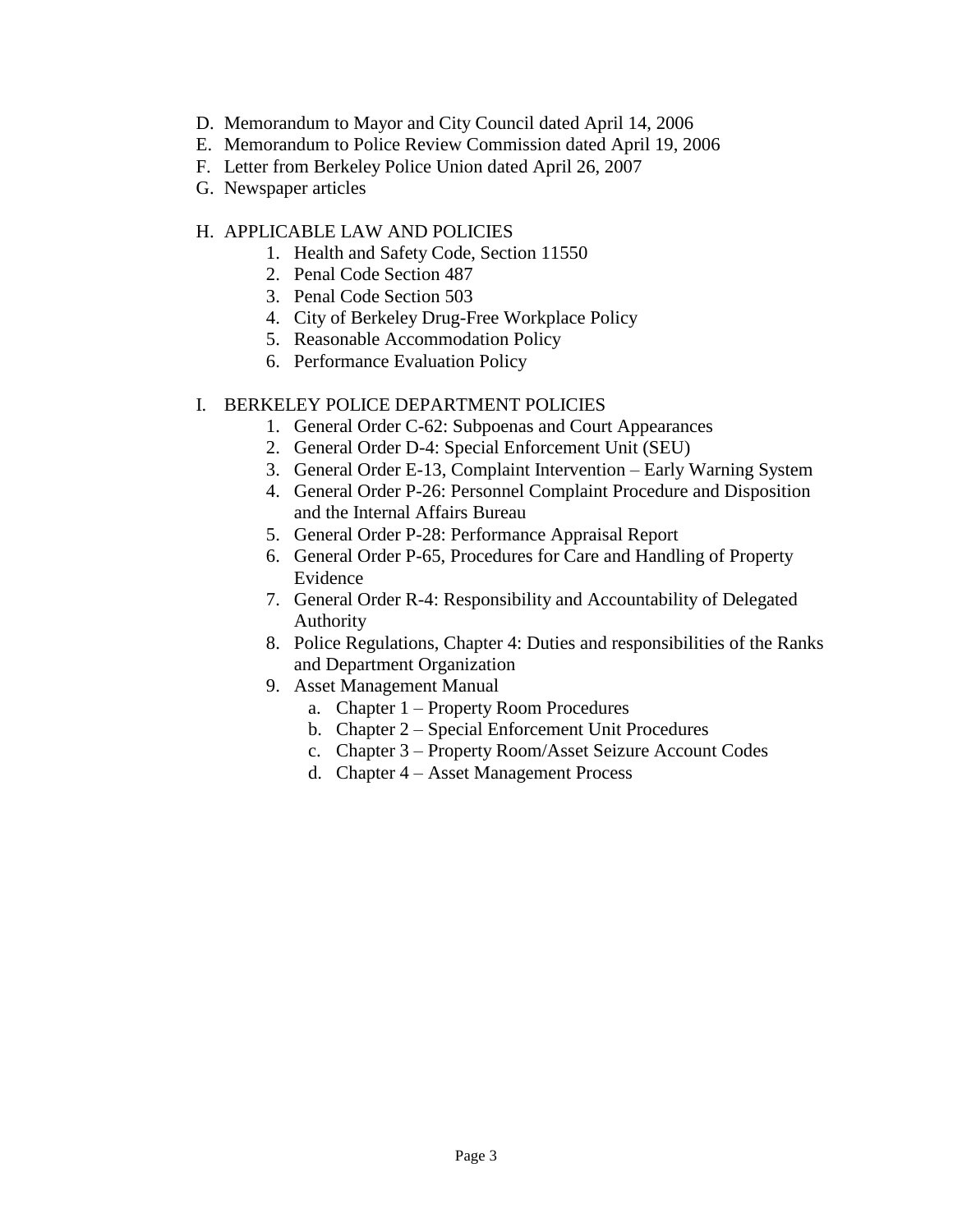#### **I. PREAMBLE**

While the Police Review Commission has investigated hundreds of incidents of individual allegations of police misconduct over its 34-year history, rarely has a single case had such an impact on the public trust as the case of former Sergeant Cary Kent. The possibility that a sworn and armed officer was not only working while under the influence of narcotics, but that he was able to steal drugs from what should have been the most secure location in Berkeley, cast a shadow of doubt on the entire department. Revelations six months later that theft from the department continued to be a problem further shook the public confidence.

The Police Review Commission (PRC) established the Subcommittee on Evidence Theft Issues. The following report represents a review, not of individual officer conduct, but of systems within the department that provide for the security of drug related evidence and accountability for the officers and supervisors who manage these cases. The basic questions for this report focused on identifying these systems and evaluating their effectiveness in addressing these issues.

While some have characterized this investigation as simply a policy review, it must be remembered that policies are only one part of the systems required to effectively manage a police department. Well-written policies are useless without thorough implementation, training, assessment and supervision of the employees charged with implementing the policies. In addition, policies of the police department require interaction between the Berkeley Police Department (BPD), PRC, the City Auditor, the Finance Department and the City Manager. It is hoped that this report will provide insights as to areas where interagency coordination could be improved for the benefit of the citizens of Berkeley.

The purpose of this report is not to place blame or to accuse individual employees of the City of Berkeley. Former Sergeant Kent served the City honorably for many years. The personal failings of one individual may be forgiven. The systemic failure of a department to identify and remedy major lapses in security, personnel management and administration must be addressed immediately. The hope is that those who read this report will understand that a systemic failure of this magnitude represents an urgent need for improved management, and will work to address the findings in this report.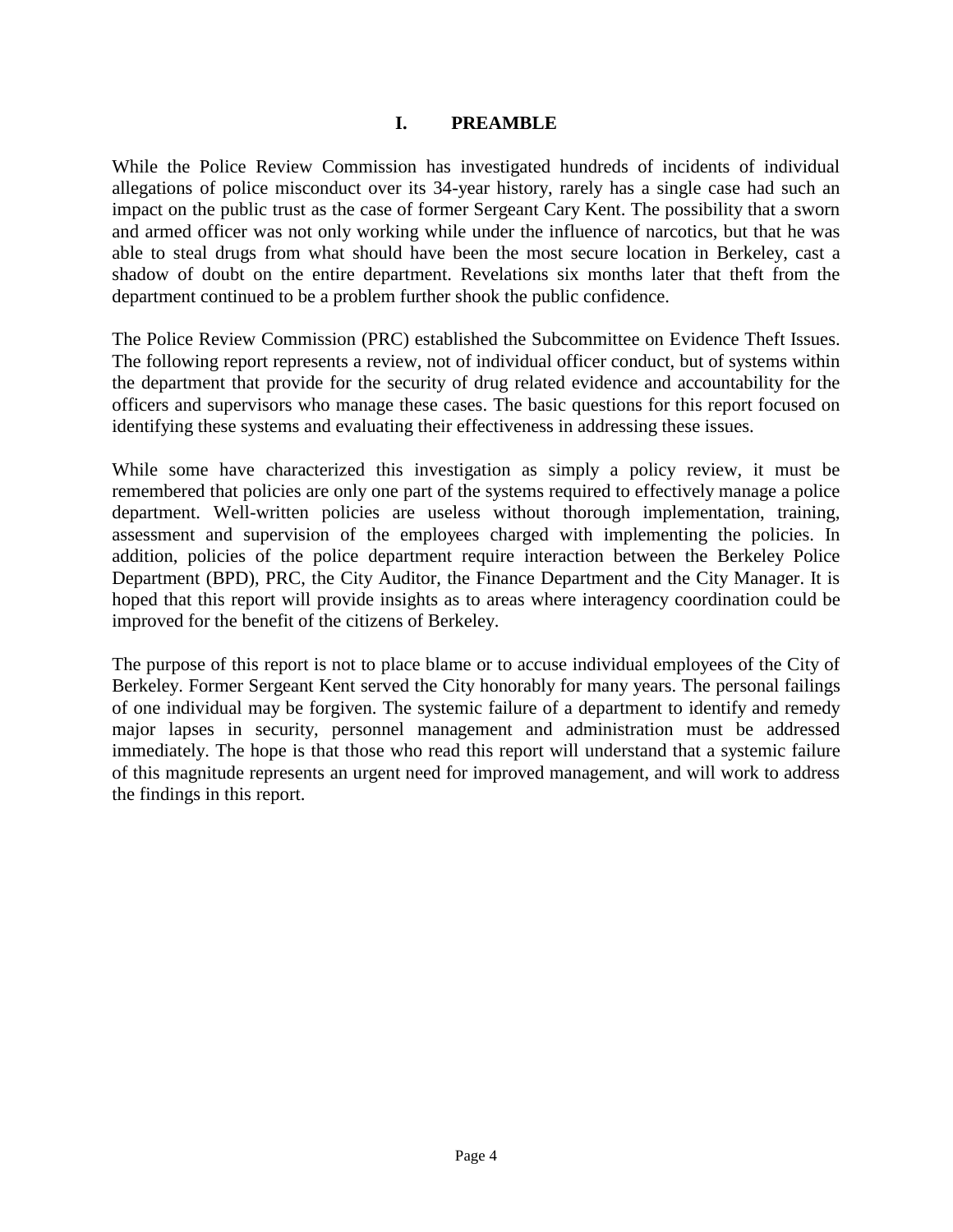# **II. ACKNOWLEDGEMENTS**

This report is a collective effort by the citizens of Berkeley. Subcommittee Chairperson William White, Commissioner Sharon Kidd, Commissioner Sherry Smith, and community members Jim Chanin and Andrea Prichett spent countless hours conceptualizing the investigation's areas of concern, pouring over 800 pages of the police report, writing various pieces and meeting monthly to analyze the evidence. All the Subcommittee members were highly committed to contributing their insight and making thoughtful findings and recommendations.

PRC Investigators Fred Vides and Barbara Mann gathered evidence on narcotics symptoms and detection, lupus, summarized officer interviews and conducted research on the court cases.

Maritza Martinez and Rebecca Webb assisted in coordinating the Subcommittee meetings, copying and collating the report.

U.C. Berkeley interns Stephanie Ahn and Melodie Yashar read through the reports and provided interview summaries, news stories and additional questions.

James Mason of the City's Human Resource Department provided an historical City perspective on drug testing.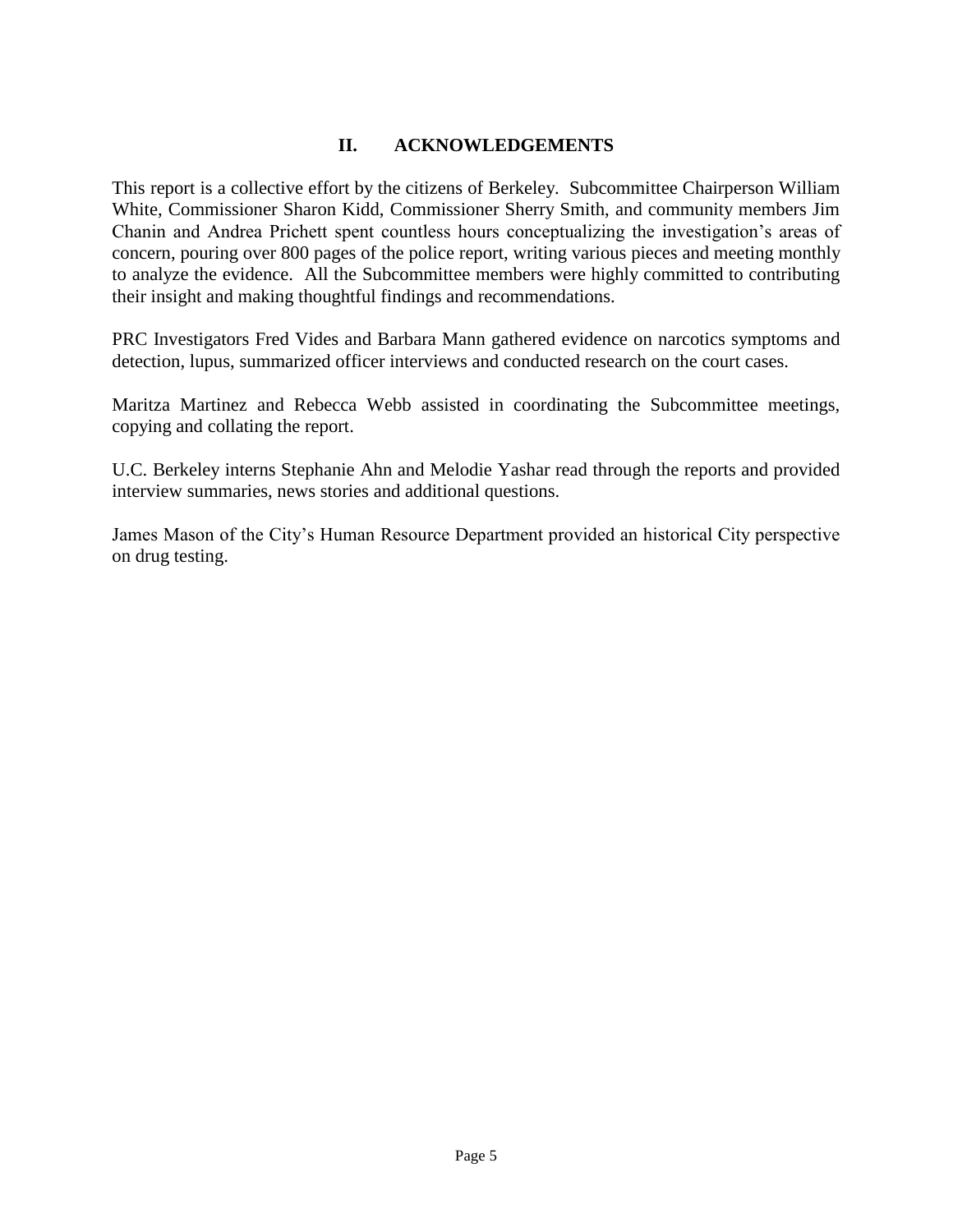# **III. INTRODUCTION**

### **A. Legal Authority: BMC, Ch. 3.32.010, Police Review Commission Ordinance (Section 1 and 10b selected)**

Section 1. The general purpose of this chapter is to provide for community participation in setting and reviewing Police Department policies, practices and procedures and to provide a means for prompt, impartial and fair investigation of complaints brought by individuals against the Berkeley Police Department. (Ord. 4644-NS § 1, 1973)

Section 10 b. The Commission established by this Ordinance shall have the following powers and duties: to review and make recommendations concerning all written and unwritten policies, practices and procedures of *whatever kind and without limitations* (emphasis added), in relation to the Berkeley Police Department….

#### **B. Objectives of the subcommittee investigation**

The original intention of the Subcommittee was to identify policies related to the handling and storage of drug evidence, money, and evidence related to drug cases and to evaluate whether these policies were adequate to provide proper management and to prevent irregularities such as mismanagement or even theft in the future. As the Subcommittee's investigation progressed, it became clear that policies related to the supervision of officers, personnel policies, early detection of problematic behavior as well as policies directly related to the handling and auditing of physical evidence also required some examination. This report addresses some of our findings and recommends policy changes as well as additional actions to be taken by the City Council.

#### **C. Not a personnel investigation**

The Subcommittee believed the investigation should focus on a policy review and not a personnel investigation. First, Government Code §3304, which states that investigations of peace officers must be completed within one year, had already expired, so the issue would have been moot for any disciplinary recommendations. More importantly, there were no specific allegations of misconduct against any specific officer remaining in the department.

In February of 2007, the PRC voted to open an investigation into BPD's evidence theft issues as a policy complaint. The subcommittee believed that the larger issue was not about officer misconduct or a failure of any one individual, but that a policy review of the incident would render lasting impact and guidelines for command staff to consider in dealing with similar evidence theft issues.

## **D. Limitations of investigation**

The Subcommittee attempted to gather further information by interviewing members of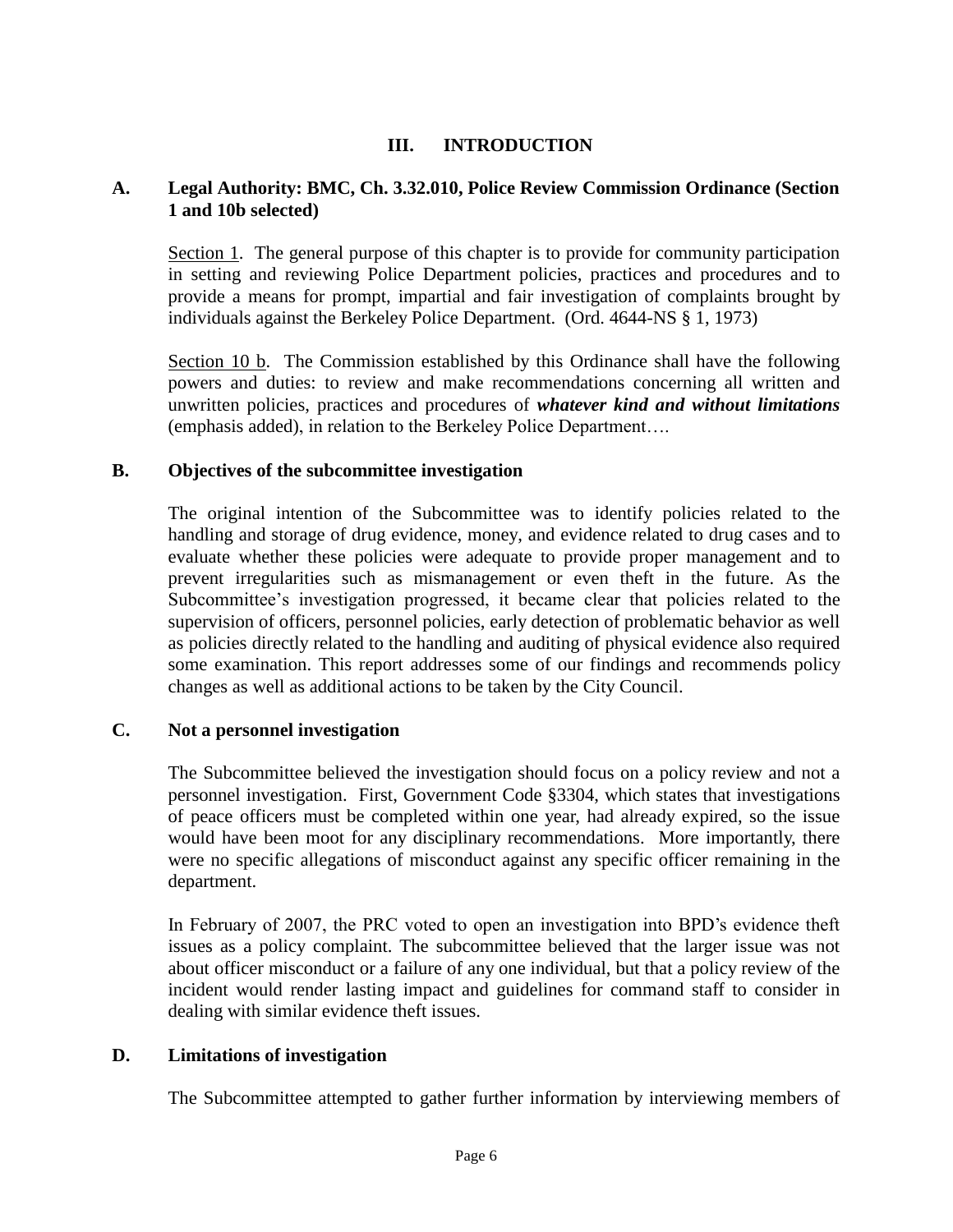the department with direct experience in the handling of evidence and the prosecution of drug related cases. Although one officer was interviewed, this process was abandoned after objections from the Berkeley Police Association (BPA). The BPA's attorney wrote to Chief Hambleton and threatened to sue the City if officers were interviewed about this incident. The objections raised were connected with the recent California Supreme Court decision in Copley Press Inc. v. Superior Court, (2006) 39 Cal.3d 1291 and the Berkeley Police Association v. City of Berkeley and City of Berkeley Police Review Commission ACSC No. 2002 057569, which has essentially suspended the hearing of complaints in Berkeley.

Despite the assurance that information gathered by the Subcommittee was specifically related to evaluation of policies and procedures within the department, and the fact that no discipline issues were being investigated, the Subcommittee was forced to desist from its effort to interview officers. The Subcommittee believes that not being able to interview officers concerning the incident was a major setback to the investigation, because the Subcommittee could not obtain follow-up information that was lacking from the police report. The PRC Ordinance states that the Commission can review BPD policies *without limitation* (emphasis added).

The Subcommittee believes that the Chief of Police and the City Manager should have ordered the BPD to have individual officers appear for interviews so long as there was a clear understanding that such interviews would only further policy development and would not constitute an investigation of individual officers. The City Manager and BPD Chief Hambleton took the position that line officers could not contribute to policy development since policy was set by the Command Staff and the City Manager. The Subcommittee believes otherwise. While these officers do not make policy, their insight is extremely helpful towards suggesting needed change. The failure to have these officers provide their perspective is unfortunate and this information would have been beneficial to the City of Berkeley.

The Berkeley Police Association's reaction was unfortunate, but characteristic of its critical attitude toward the concept of civilian review in general and the Police Review Commission in particular. The citizens of Berkeley have every right to suggest policy changes for their own police department, as civilian control of the military and the police is a cornerstone of democracy. It is very unfortunate that individual police officers either refused or were prevented from providing their perspective as to why these incidents took place and how they could be prevented or minimized in the future.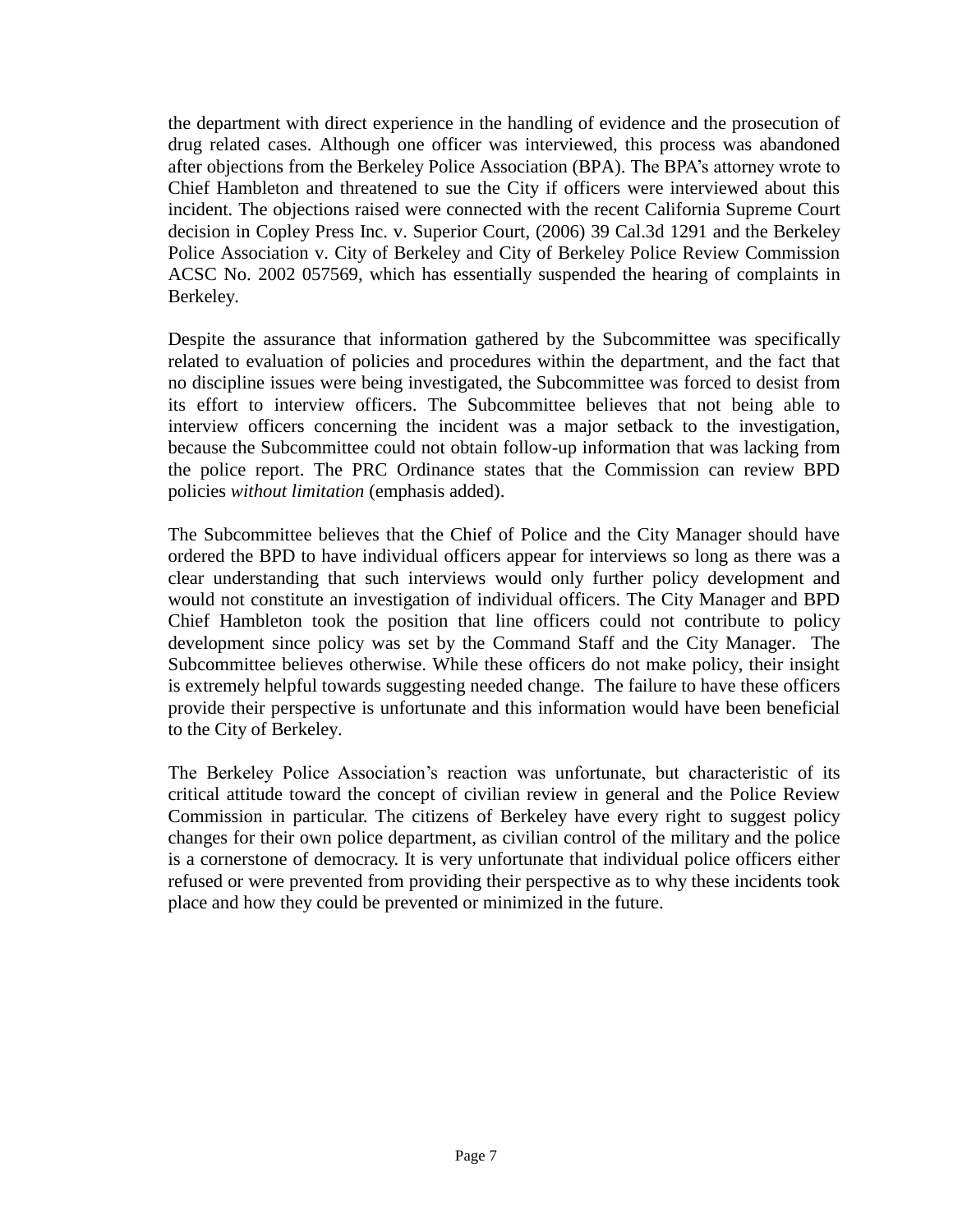# **IV. OVERVIEW OF INVESTIGATION**

## **A. City Manager directive**

In April of 2006, City Manager Phil Kamlarz issued a memorandum to the PRC to inform them that the Peace Officer Standards and Training (POST) would conduct an independent review of BPD's narcotics-handling procedures. Mr. Kamlarz advised that the appropriate role of PRC was to review and comment on the POST recommendations. Our suggestions regarding the POST recommendations are included in this report and none of the report's recommendations were opposed by the Subcommittee. They are a good first step toward regaining control and providing accountability.

## **B. Formation of Subcommittee**

On May 24, 2006, the Police Review Commission voted to approve the formation of a Subcommittee to examine the department's investigation of Sergeant Kent and report back to the full Commission. On September 13, 2006, in light of the second criminal investigation involving the theft of evidence, the Commission voted to accept the Subcommittee's proposal to expand its purpose by reviewing evidence theft problems within BPD.

The Subcommittee examined the police report related to the investigation of Sergeant Kent (#06-3074). In addition, the police report for the investigation of Officer Steve Fleming (#06-41966) was also reviewed. On May 3, 2007 Chief Hambleton met with the Subcommittee and answered questions from Subcommittee members. City Auditor Anne-Marie Hogan also met with the Subcommittee in order to identify information that the Subcommittee would need in order to understand the processing of assets seized and booked into evidence and to review the effectiveness of policies regulating these transactions and the handling of such evidence.

The Subcommittee made oral and written requests to Chief Hambleton for documents and information related to the investigation. Our written communication dated April 23, 2007 included a request for the following information:

- A total inventory of the missing drug evidence including quantities as measured in grams, ounces, etc.
- A copy of the CRIMES database as well as the results of any audits or inquiries made about the CRIMES database or any investigations or inquiries concerning theft or loss of evidence in the BPD's possession.
- Any audits, policies or procedures related to maintaining an asset forfeiture account of any kind,
- Any policies related to the processing of drug evidence, other property or cash seized in drug arrests or from any arrests,

These requests for information were not honored and the Subcommittee believes that greater cooperation would have increased the quality of our inquiry and the value of this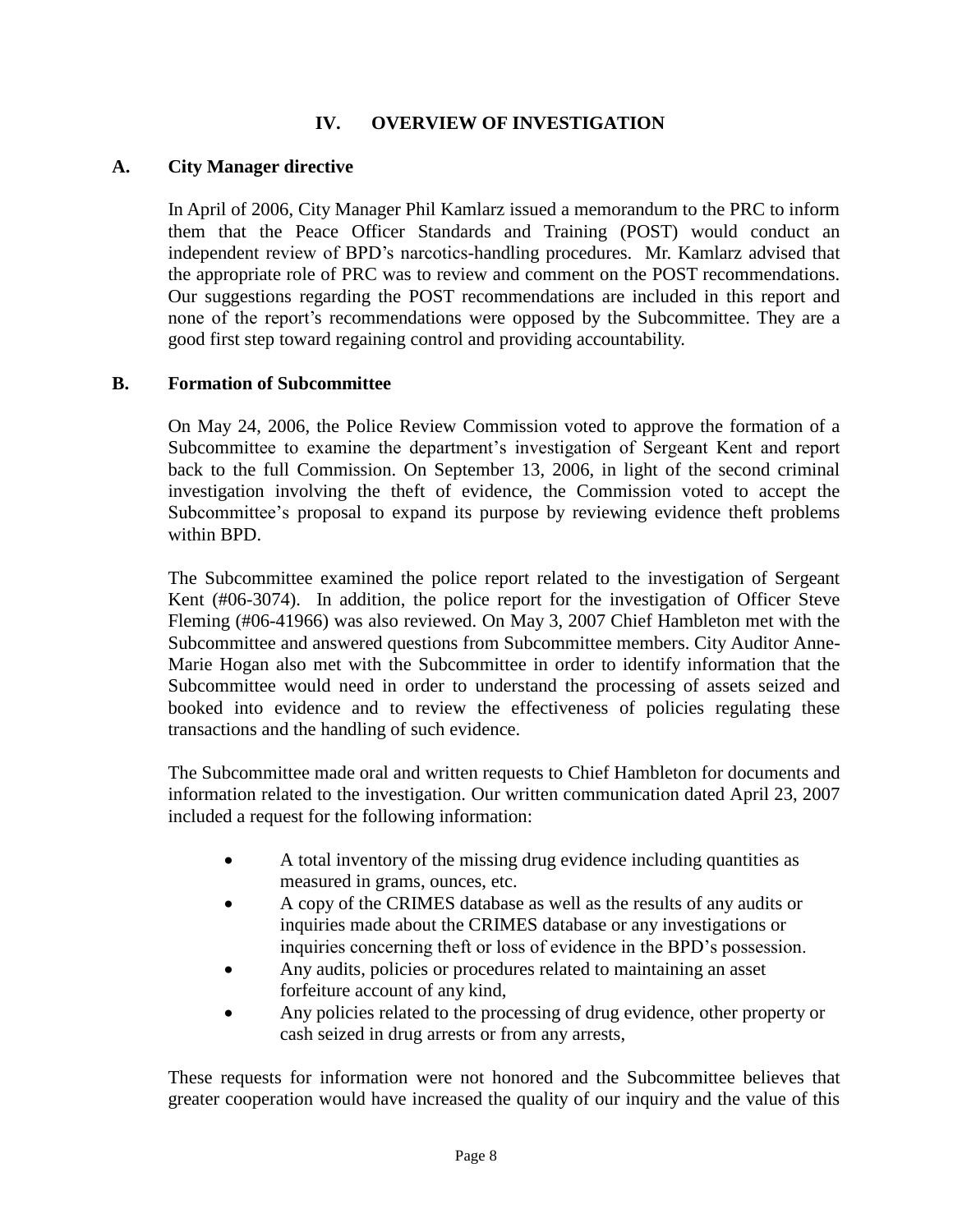report in terms of recommending policy changes and identifying areas of concern for the department and the City.

A basic assumption of the department's investigation of the evidence tampering was that the missing drugs were being used by Sergeant Kent to supply his personal addiction to drugs. He was the only identified suspect in the investigation. During the time of the investigation, the City of Berkeley had a 1988 resolution adopted by the City Council, which prohibited the City from conducting any drug or alcohol testing on any of its employees, except the federally mandated drug testing required by the Department of Transportation regulations for commercial drivers. On June 26, 2007, the City Council repealed the law prohibiting drug testing of City employees.

Although Sergeant Kent's suggested addiction to drugs was never independently confirmed, court records show that he participated in the Continuing Care Program at the John Muir Behavioral Health Center for Recovery.

Without knowing the total amount of drugs missing, the possibility that the amount of missing drugs was more than what would have been required to supply one addict can not be ruled out. It is important to note that, in addition to 286 tampered envelopes, it was also discovered that Sergeant Kent purchased drugs at least 2-3 times per week from informants (BPD Report #06-3074 Supplemental Report pg.3 and Interview with CRI #1 January 31, 2006).

If the quantity of drugs missing, plus what he purchased, is greater than what one drug addicted person could consume, the question remains as to what happened to the rest of the drugs. As Inspector Scarlett #214 wrote in his Affidavit for Search Warrant, " I believe, based on the facts above, that any evidence removed from sealed BPD drug evidence envelopes could be sold, traded, provided to others, or used by Sergeant Kent #S24".

Were these drugs consumed or did they leave the department? Were other individuals with access to the drug locker also involved in removing drugs? To the Subcommittee's knowledge, these troubling questions remain uninvestigated.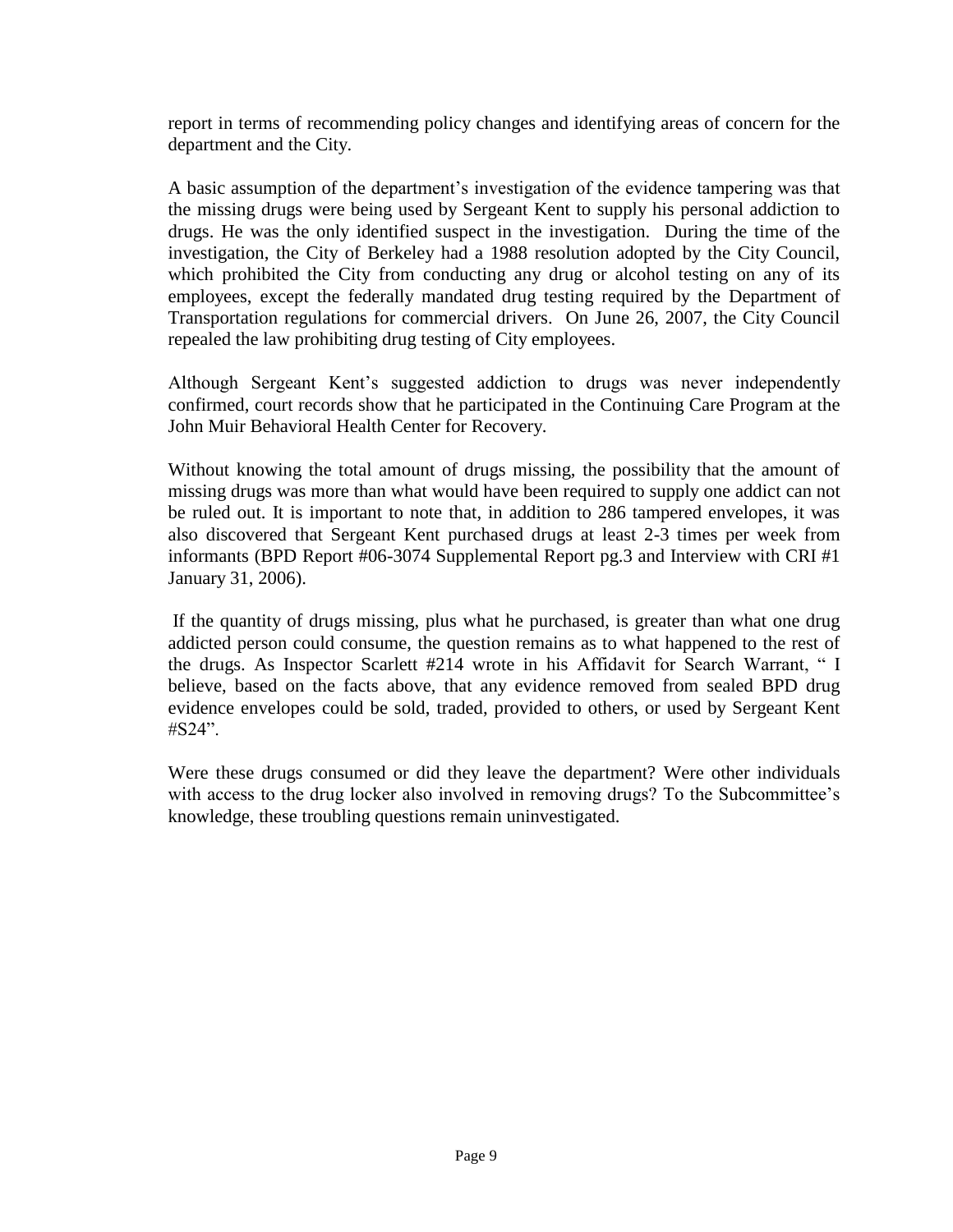# **V. FACTS**

#### A. **Cary Kent: 18 year veteran of Berkeley Police Department**

Cary Kent, 55 years old, was a Sergeant in the Administrative Narcotics Unit of BPD. He worked for approximately eighteen years before retiring in March of 2006. He enjoyed baseball and would attend games with fellow officers. He coached Little League, was a swim team judge and, in 1997 he competed in the U.S. Masters Swimming Men's competition and finished among the top five.

Chief Hambleton stated he "earned a reputation as being a very thorough, very, very good investigator. He had….a number of informants. He seemed to be getting very good information on cases." Sergeant Kent taught officers how to conduct surveillances of drug dealers and drug pushers.

#### **B. Sergeant Kent's responsibilities**

Sergeant Kent worked as the Administrative Narcotics Sergeant. His responsibilities included retrieving narcotics envelopes from the drop safe in the SEU (Special Enforcement Unit) office and the Property Room. His duties also included making certain that evidence was properly entered into the CRIMES database. He was also expected to note the chain of evidence when he picked up the evidence from the drop safe and process it so that it could be ready for use as evidence and that the evidence could be located when needed.

Sergeant Kent was also required to check the court board to see what cases were going to court, so that he could know which officers need certain evidence. He was supposed to check the SEU box to determine what cases had been charged. On parole violation cases, he was expected to take those envelopes to the lab and have the narcotics tested. It was Sergeant Kent's responsibility to pick up the envelopes from the lab and obtain the lab reports.

In an email dated July 8, 2006 Captain Gustafson outlined Sergeant Kent's responsibilities. The following list of responsibilities was sent to Sergeant Kent:

#### *I depend on you for these things:*

- *1. Processing, tracking, and storing all drug evidence.*
- *2. Reviewing drug evidence for in-custody cases, determining which cases should be lab tested, and insuring that the drug evidence is tested and returned prior to being needed in court.*
- *3. Being in the office and available to distribute drug evidence to officers who are called to testify, on the mornings that they are due in court. I would appreciate it if you were in the office by 0800 hours on these days to handle any problems, but*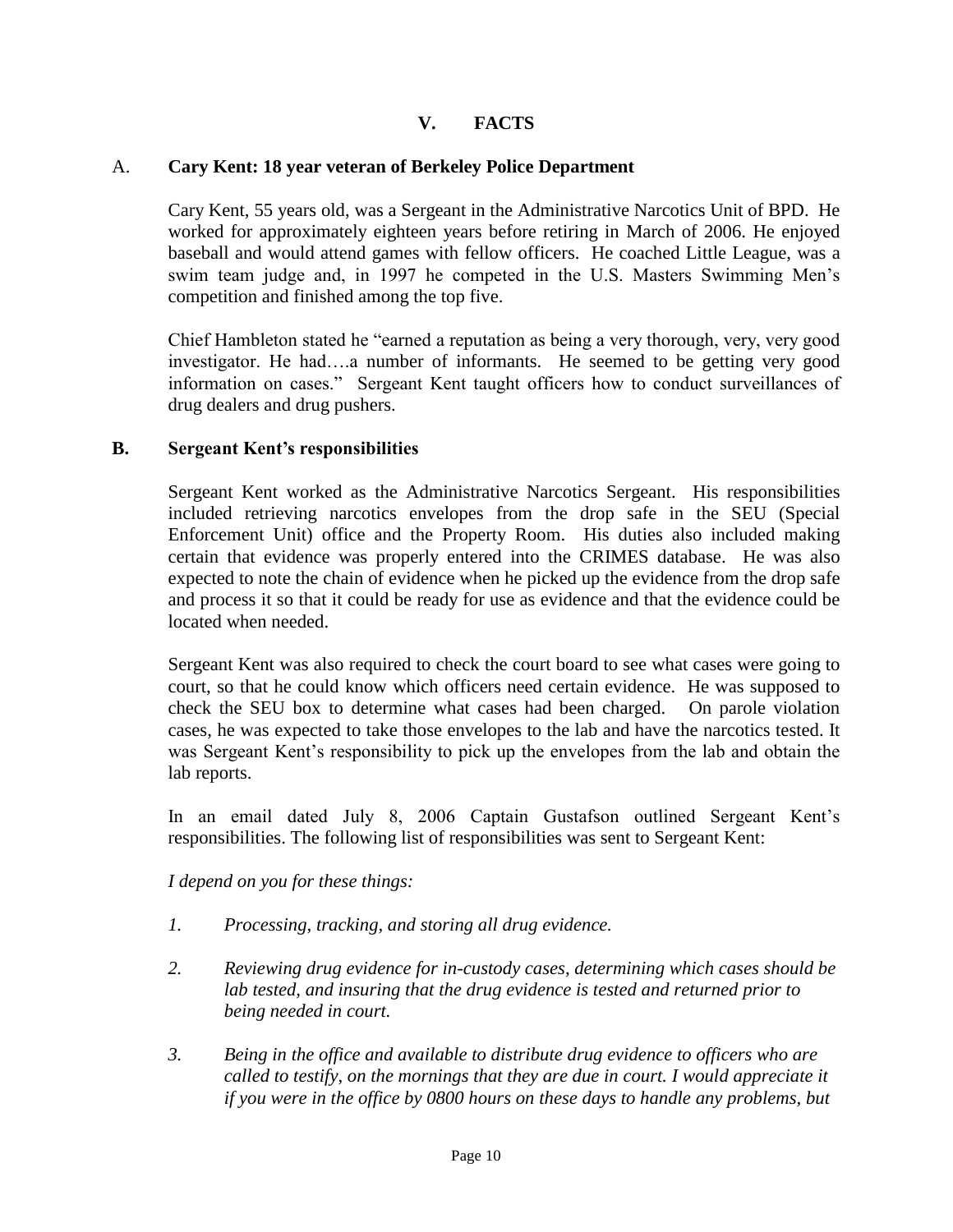*it is fine if you are in the office no later than 0830 hours. Officers should have their evidence and leave for court by 0845 hours to avoid having to return to the afternoon session.*

- *4. Processing assets that are seized in SEU cases, and monitoring the forfeiture process.*
- *5. Preparing the SEU monthly report by the 10th of each month.*
- *6. Preparing other statistical reports related to the disposition of drug evidence as assigned.*
- *7. Attending the Monday morning staff meeting.*
- *8. Maintaining a liaison with the DA's office regarding SEU cases.*

#### *Work Schedule:*

*Monday-Thursday*

*Court days – 0830 to 1830*

*Non-court days – no later than 0930, please, without prior approval.*

*Please don't flex or take time off, without prior approval.*

## *Availability:*

*Please be readily available by your departmental Nextel during your work hours. I usually don't have a need to contact you, but when I do, it is usually somewhat urgent, and related to court/evidence matters.*

*If you have the time, working on these things would be a great benefit to the unit.*

- *1. Participating in SEU operations (when it does not conflict with your other duties).*
- *2. Interviewing prisoners to gather intelligence information.*
- *3. Aggressive investigation and pursuit of financial assets that are associated with any SEU case.*

# **C. Theft of narcotics from Property Room**

Sergeant Kent was scheduled to rotate out of the SEU in mid-January 2006. He had intended to conduct the scheduled drug burn that would have destroyed any evidence of drug evidence tampering. The January 6, 2006 audit of the evidence locker was in keeping with departmental policy (General Order P-65 section 100) that when a new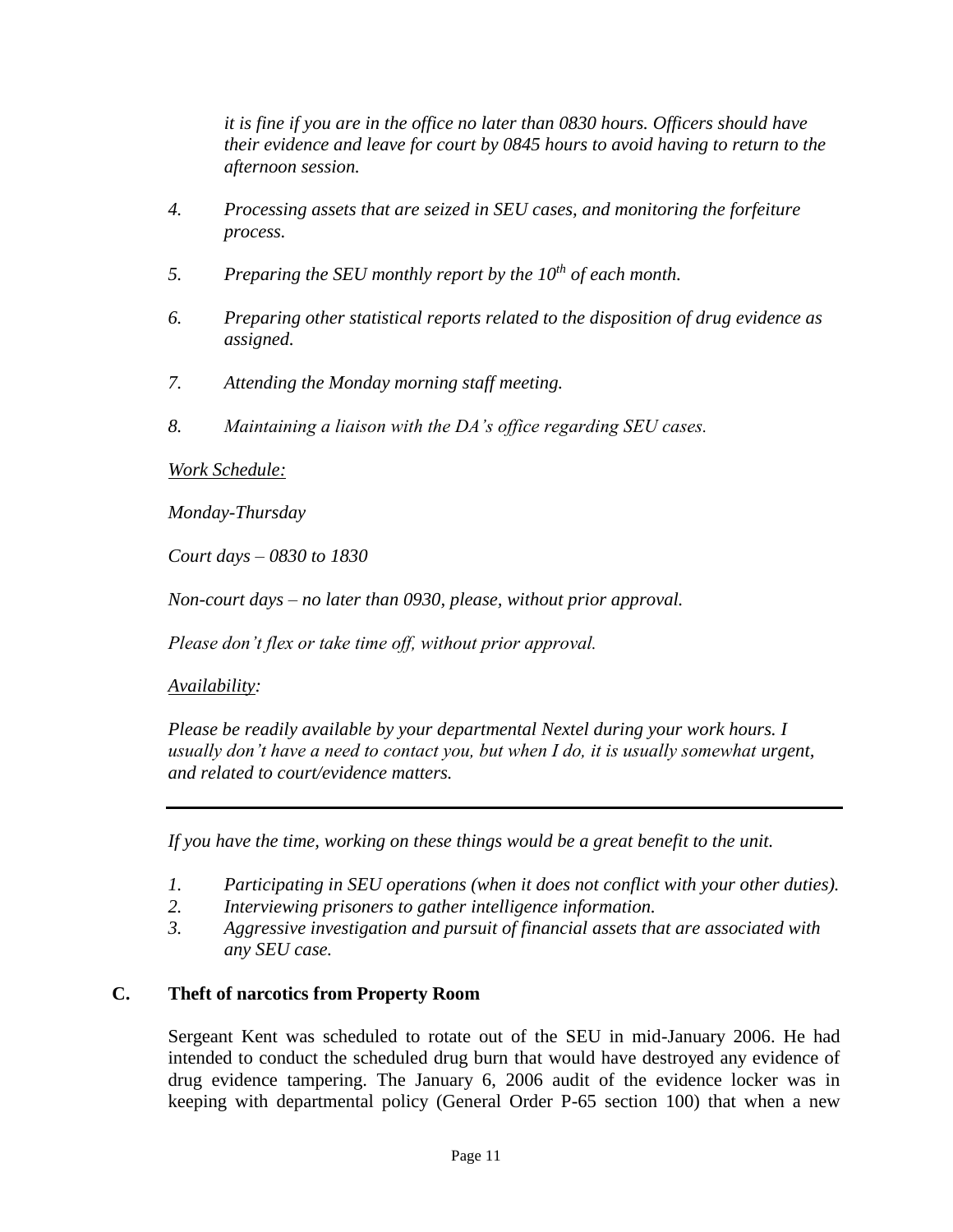Property Officer is appointed, a joint inventory should be conducted.

Chief Hambleton explained that as a result of contradictory information about Sergeant Kent's physical fitness for duty, he decided to conduct the audit of the drug evidence locker.

According to Chief Hambleton, there is no written policy regarding what should be done if an officer fails to report for a physical examination. In fact, Sergeant Kent failed to report for a medical examination on several occasions. When he finally did report for his physical examination on December 28, 2005, he refused to submit to a blood test or an EKG and was deemed unfit for duty. Additional medical clearance forms were faxed to the department on January 5, 2006 by Dr. Peterson, which cleared Sergeant Kent for administrative tasks. He was allowed to return to work to continue to process drug evidence envelopes for destruction.

On January 5, 2006, Captain Stephanie Fleming stated during the Captains' staff meeting that she had serious concerns about Sergeant Kent, who had been the subject of discussion for the previous months.

On January 6, 2006, former BPD Sergeant Kent was placed on administrative leave due to BPD's preliminary audit that discovered that evidence envelopes in the property room had been tampered with. After Lt. Cynthia Harris and Inspector Mark Scarlett, from the District Attorney's Office, conducted an investigation, Sergeant Kent was charged with grand theft by embezzlement, possession of methamphetamine and possession of heroin. On January 13, 2006, the Berkeley Police Department issued a press release regarding the initiation of an investigation into "irregularities in the handling of some evidence."

In March of 2006, Sergeant Kent retired from BPD. On April 18, Sergeant Kent pled guilty to all three counts. Judge Don Clay sentenced Sergeant Kent to five years probation and one year in county jail, which Sergeant Kent completed through the Contra Costa County Sheriff's alternative custody program (electronic home detention). Sergeant Kent provided no statement to investigators regarding the issues of missing drug evidence or his activities while employed by BPD.

On May 12, 2006, the police report on the investigation of Sergeant Kent's activities was made public. Based on this report, the Police Review Commission (PRC) began its inquiry.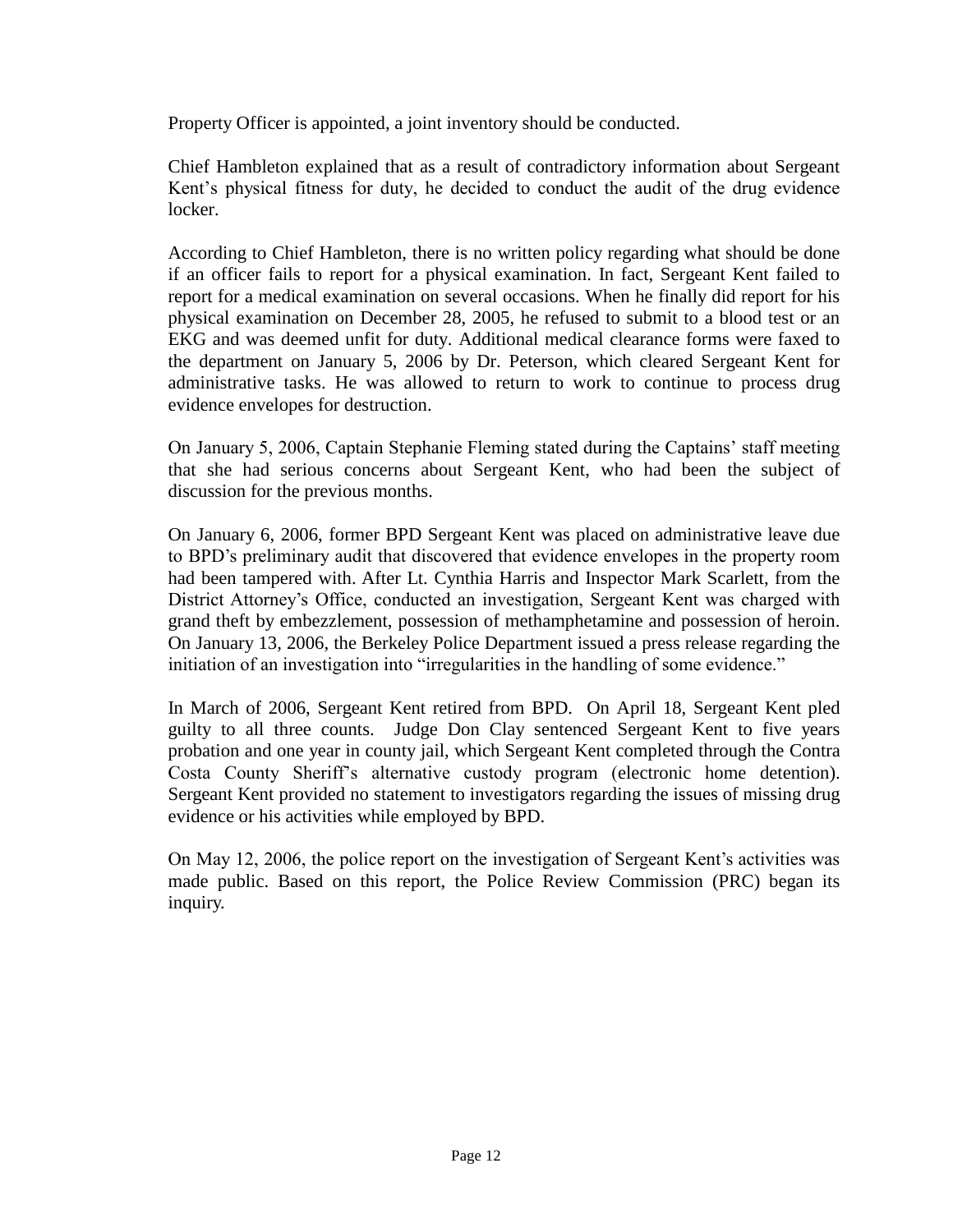# **VI. EARLY WARNING SIGNS**

## **A. Officers noticed problems**

- 1. Twenty-one (21) officers noticed that Sergeant Kent had problems. (See Exhibit B, Observations of Kent). Most officers observed that Sergeant Kent gained weight. Other comments concerning his health and behavior included:
- $\bullet$  "sweat,"
- "eyes had dark circles,"
- "sallow look,"
- "unkempt,"
- "falling asleep,"
- "tired."
- "depressed,"
- "eyes bloodshot,"
- "withdrawn,"
- "appearance disheveled,"
- "less reliable,"
- "tore up,"
- "sniffles frequently, long lasting symptoms of a cold,"
- "extremely talkative,"
- "behavior erratic,"
- "wore old clothes," and more.
- 2. Officer Bjeldanes stated that on a Saturday at about 1:40 am, he and Officer Smith saw Sergeant Kent in the department parking lot behind the Public Safety Building. Officer Smith asked Sergeant Kent what he was doing; Sergeant Kent said he was getting ready for a purge of the dope. Ofc. Bjeldanes said he was shocked at Sergeant Kent's appearance and he looked "weird." Ofc. Bjeldanes said, "…it would be like if my mom told me that she was a heroin addict….I mean if that's what it is….everything about that stuff and what it does to you and how it brings you down and makes you a criminal and makes you do stupid things like rob banks. And I mean for him to do that I can't, I can't imagine."
- 3. Twelve officers (12) stated that Sergeant Kent had been late or missed appointments when he was responsible for bringing tested narcotics evidence into court. Sgt. Reece stated that all the officers he supervised complained about not getting drugs to court on time. Some officers called Sergeant Kent at home to wake him up. Sergeant Kent typically had some excuse. Consequently, officers had to stay in court until the afternoon. Some criminal cases were affected because the evidence was not tested.
- 4. Nine (9) officers stated that Sergeant Kent was either late to work, worked different hours or did not show up at all. He missed meetings, his door was shut, and some officers reported that they did not know if he was even in his office. Ofc. Parsons noticed Sergeant Kent working midnight to around 6:00 am. Officer Friedman said Kent would show up on weekends or later at night and he would be gone for long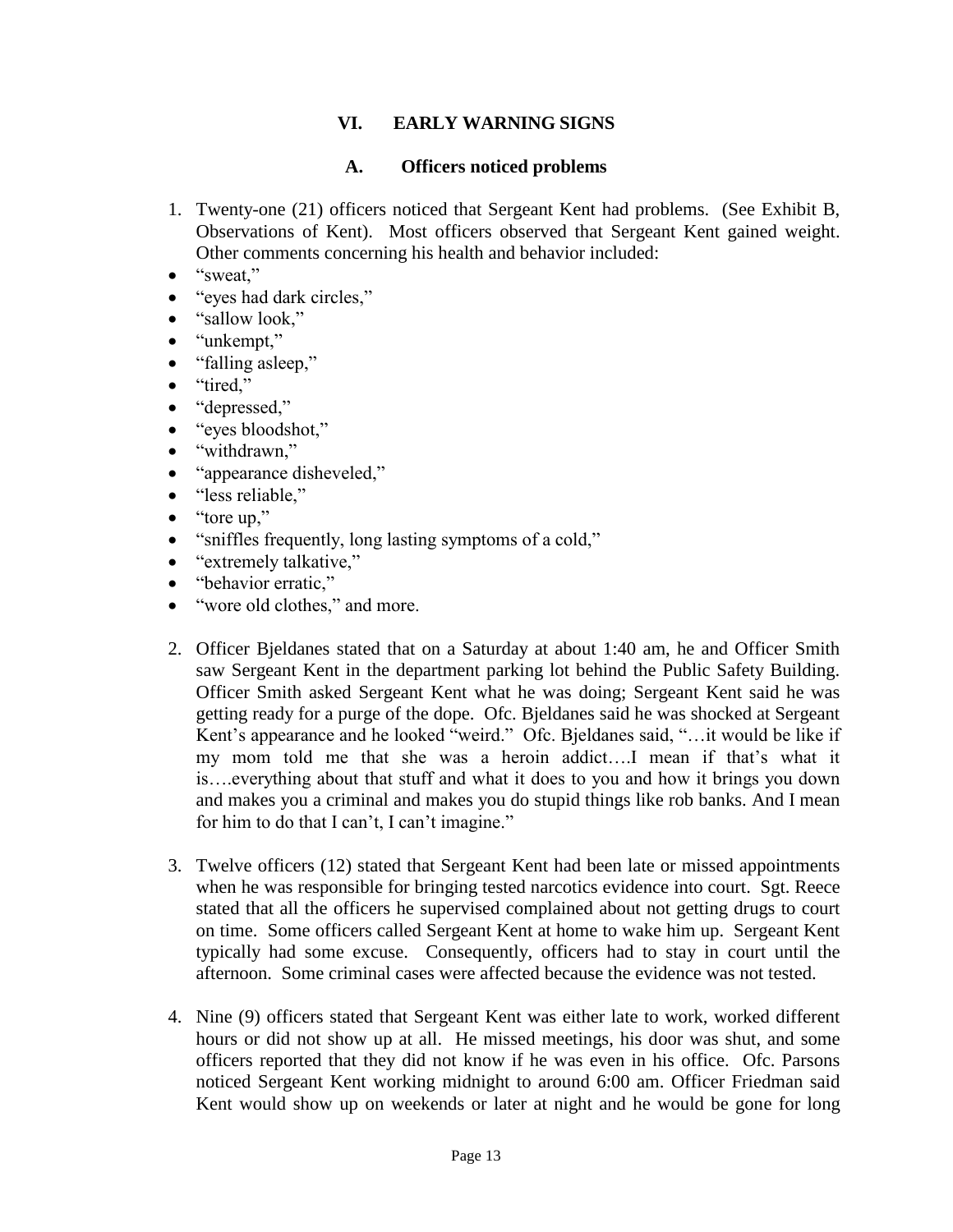"chunks of time throughout the day. Officer Friedman further stated, "Over time, it was generally understood that Kent was not going to be around."

5. Twelve (12) officers reported these complaints to their supervisors, who then reported these issues to Lt. Yuen and Capt. Gustafson.

# **B. Officers who suspected substance abuse**

Although several officers noticed that Sergeant Kent had health issues and poor work performance, four officers actually suspected substance abuse. Each officer, who suspected that Sergeant Kent might have had a substance abuse problem, told a colleague or supervisor, thus giving notice to the chain of command. Despite these four separate incidents of suspicion, the Chief was never informed and did not suspect any drug abuse until November of 2005 *(Statement of Chief Hambleton pg. 5)*.

- 1. In spring of 2005, Lt. McBride expressed concern to Capt. Gustafson that Sergeant Kent's physical changes might be related to drug use.
- 2. In the summer of 2005, Captain Fleming suspected that Sergeant Kent might be using drugs. She asked Captain Gustafson and Lt. Yuen whether they suspected the possibility of drug abuse, given his position and responsibilities in the department. They did not believe so.
- 3. Detective Jack Friedman stated that it crossed his mind that Sergeant Kent might be using drugs due to his weight gain and different behavior. He stated that although some officers speculated that Sergeant Kent was sick, it was clear that something was wrong outside of work pressures.
- 4. Officer Katie Smith stated she saw Sergeant Kent around 1:40 am one night in December of 2005 and was surprised to see that Sergeant Kent changed significantly from the last time she saw him a year before. She gave him her telephone number to offer him support. When asked why she gave her phone number, she said she was concerned and "Because it looked to me like he had (been) abusing alcohol or drugs. Not particularly that night, but his appearance." Officer Smith then told fellow Officer Jennifer Wilson with the intent that Officer Wilson would inform her husband, Officer Brian Wilson, which she did.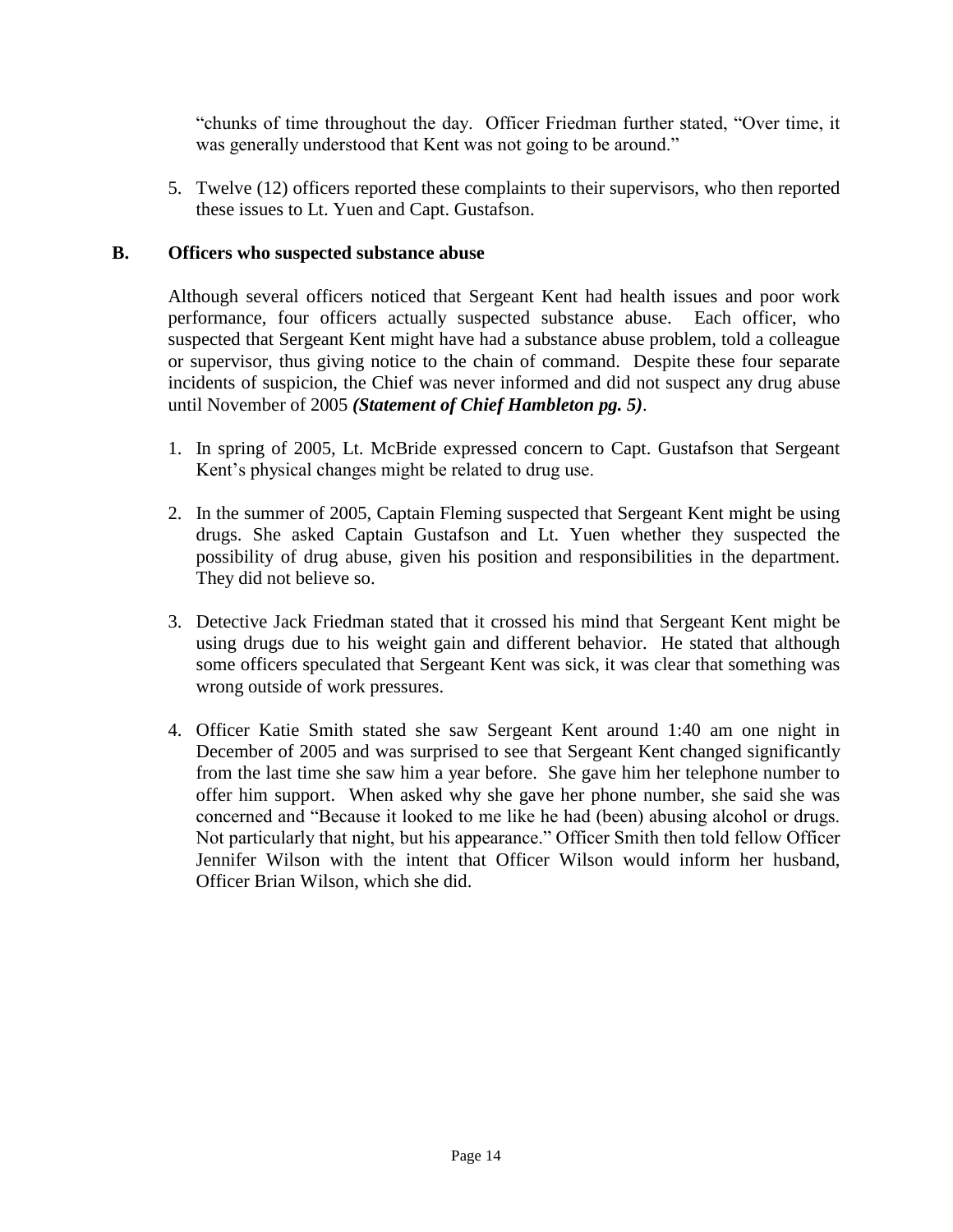#### **VII. Management Response**

Under City of Berkeley Administrative Regulation 2.3, permanent employees are to have performance evaluations conducted on an annual basis. Section 2A.3 states that "Terminating or reassigned supervisors shall make every attempt to complete all performance evaluations due for employees up to and including the month they will be leaving the City service or their previous assignment…"

#### **A. Captain Gustafson's supervision of Sergeant Kent**

- 1. When Captain Gustafson took over the unit in January of 2005, he immediately began to notice Sergeant Kent's performance problems. Capt. Gustafson noticed during the first month that Sergeant Kent was adjusting his schedule and did not look well. He decided to monitor his behavior and noticed that Sergeant Kent was not at work when expected, not involved in any active investigations, and not always available during morning hours to give the officers needed narcotics evidence for court.
- 2. Around April, Capt. Gustafson spoke to Sergeant Kent about his deficient work performance. Capt. Gustafson inquired about Sergeant Kent's health, but Sergeant Kent said he could not talk about it. Capt. Gustafson noticed minimal improvement in Sergeant Kent's performance following the conversation.
- 3. As early as May 2005, Sergeant Kent was believed by Capt. Gustafson to be "flatly unreliable" for his failures to attend to his duties and answer his cell phone. He spoke with Sergeant Kent at that time about his poor job performance.
- 4. On July 8, 2005, Capt. Gustafson sent an electronic message to Sergeant Kent to discuss these concerns, follow-up on previous discussions about deficient performance, and outline his responsibilities and what needed to be improved. The email listed Sergeant Kent's required hours of attendance and additional activities that Captain Gustafson believed Sergeant Kent should be performing. (See pages 10-11 of this Policy Report).
- 5. It took Capt. Gustafson about four months to talk to Sergeant Kent about his performance and six months to issue a written directive on Kent's performance, despite eight officers who complained to their supervisors about Sergeant Kent.

#### **B. Performance evaluations**

1. It is unclear if Lt. Yuen or Captain Gustafson completed any formal evaluations of Sergeant Kent's work or if, according to department policies, a formal process with a timeline for meeting performance standards was required. Captain Gustafson has described himself as a "personal friend" of Cary Kent's and this may be a factor in understanding why, despite numerous complaints and concerns about job performance, Sergeant Kent was allowed to continue in his position without interruption.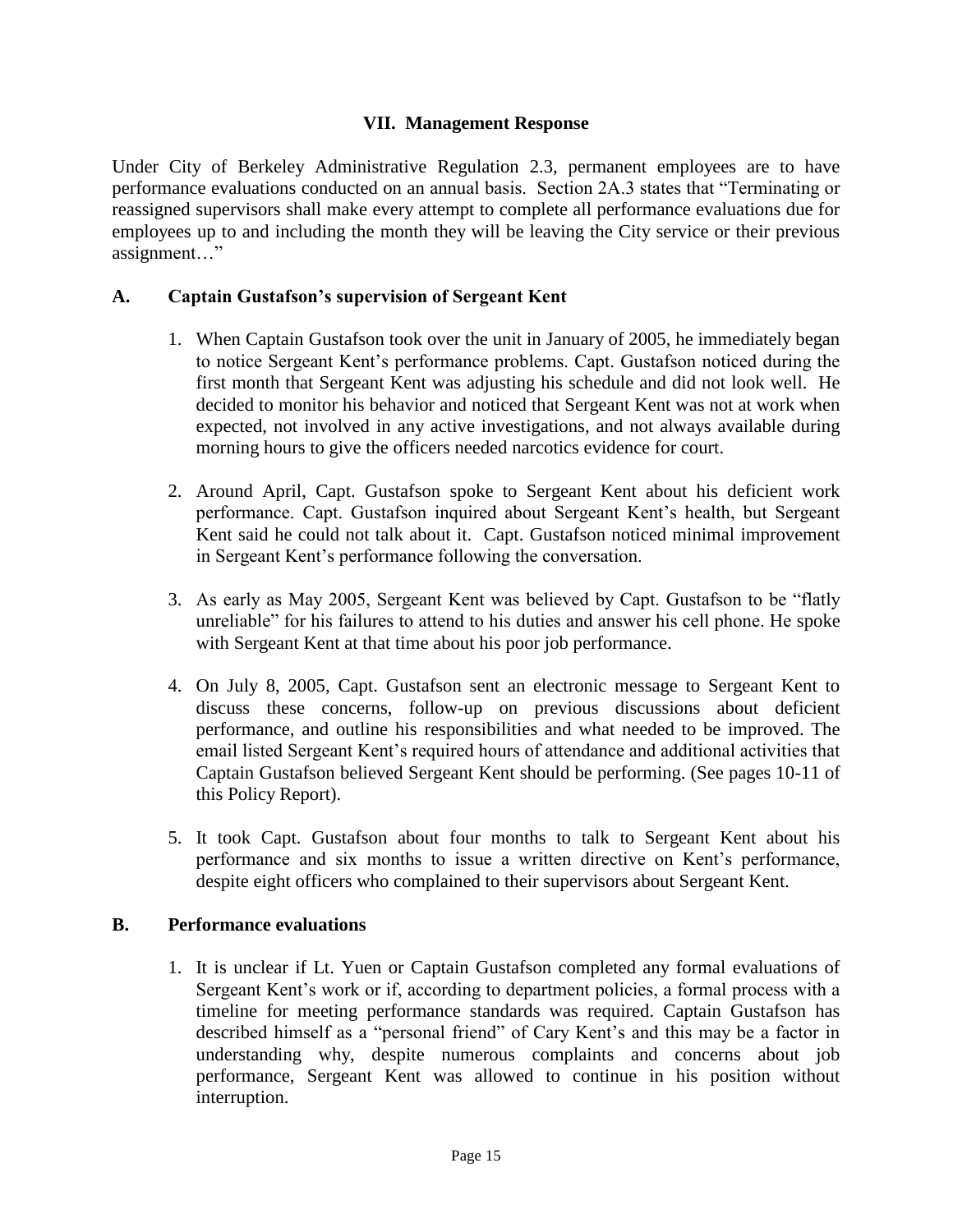- 2. Inspector Scarlett asked Capt. Gustafson whether a performance evaluation had been completed prior to Capt. Gustafson taking over the unit in January 2005. He stated, "I don't know how Allen (Lt. Yuen) manages those." (Interview Transcript of Capt. Gustafson, Page 14) "Usually those things are done informally person to person where you discuss problems in the unit or problems with people or something like that."
- 3. According to the Chief, " …supervisors are supposed to let us know if they get informal complaints about an officer, we review officer's attendance records…Individual supervisors are responsible for monitoring their employees and bringing the issues about the performance to our attention". It is not clear what happens when an officer is identified as not meeting performance standards.

#### **C. Reasonable accommodation**

Since Sergeant Kent explained that his lacking job performance was due to a medical condition, and given the serious nature of his responsibilities, Lt. Yuen or Captain Gustafson could have inquired whether Sergeant Kent required reasonable accommodation. When a City employee has a "known physical or mental impairment that limits a major life activity that prevents them from performing the essential functions of their job classification," the Americans with Disabilities Act (ADA) and the California Fair Employment and Housing Act (FEHA) allow the employer to modify or adjust their duties, work environment or schedule to accommodate the employee.

Here, 21 officers noticed Sergeant Kent had health problems and 12 officers noticed poor work performance. Under the City's Reasonable Accommodation policy, Sergeant Kent would be required to bring a medical notice concerning his condition to determine if he was "fit for duty."

In December 2005, Sergeant Kent was ordered to take his annual physical examination, which is required of police officers. The problem here is that officers noticed problems beginning in 2005. Captain Gustafson stated that when he took over the SEU unit, he heard that there were problems with Sergeant Kent, but he did not realize how serious these problems were.

The failure of BPD officers, particularly supervisors, to intervene given their observations of Sergeant Kent is unacceptable. Even worse, Chief Hambleton admitted to the Subcommittee that:

- 1. Not all officers, even those in narcotic enforcement, are trained to recognize people who are under the influence of narcotics:
- 2. Officers are not trained to tell their supervisors if they see an officer who is unable to perform his or her duties;
- 3. Officers are not trained to report another officer when he or she feels the officer is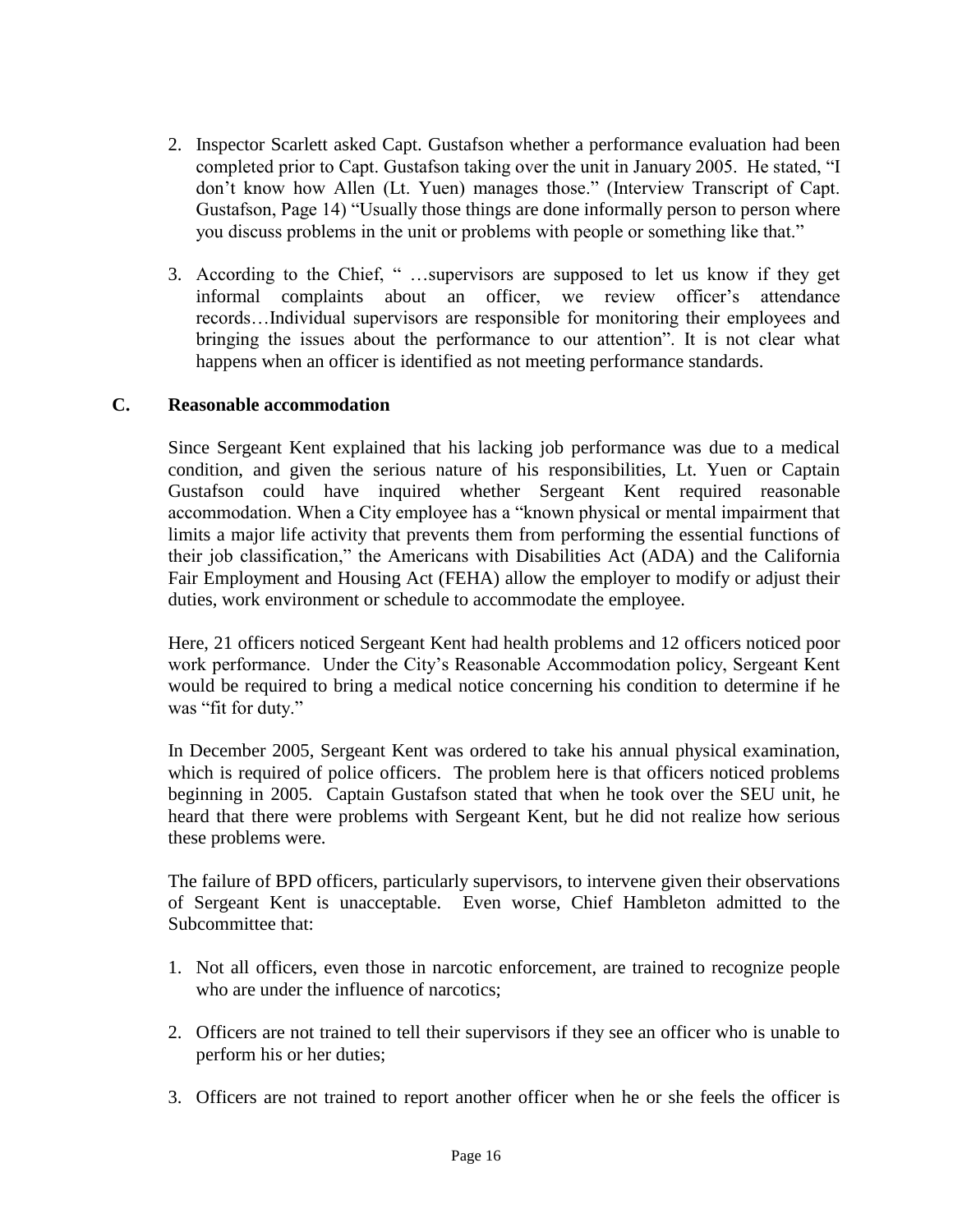medically compromised; and

4. There is no computerized early warning system or any written materials or early warning system as exists in other cities such as Oakland and San Francisco. As a result, the subcommittee believes there is a need for policy development in this area and has provided for specific recommendations elsewhere in this report.

## **D. Conflict of interest**

Sergeant Kent had several close friends within the department. Lt. Ahearn considered him a "personal friend." (Interview transcript: Lt. Ahearn, page 2) In 2005, Sergeant Kent went to baseball spring training with Capt. Gustafson, former Officer Lopes, and Lt. Ahearn.

Officer B. Wilson stated that he worked with Sergeant Kent for about 3 years. Around 2003, Officer Wilson stated that everything seemed okay with Sergeant Kent. Around 2004-2005, he said, "Then I started noticing something going worse and worse and worse. Then when Captain Gustafson came in there, he seemed to have gotten really bad and that's when I thought he was taking advantage of his friendship with Captain Gustafson." Officer Wilson states that Sergeant Kent was counseled and he "got better…And then Al (Lt. Yuen) came back in he just reverted back to how he was before with Captain Gustafson."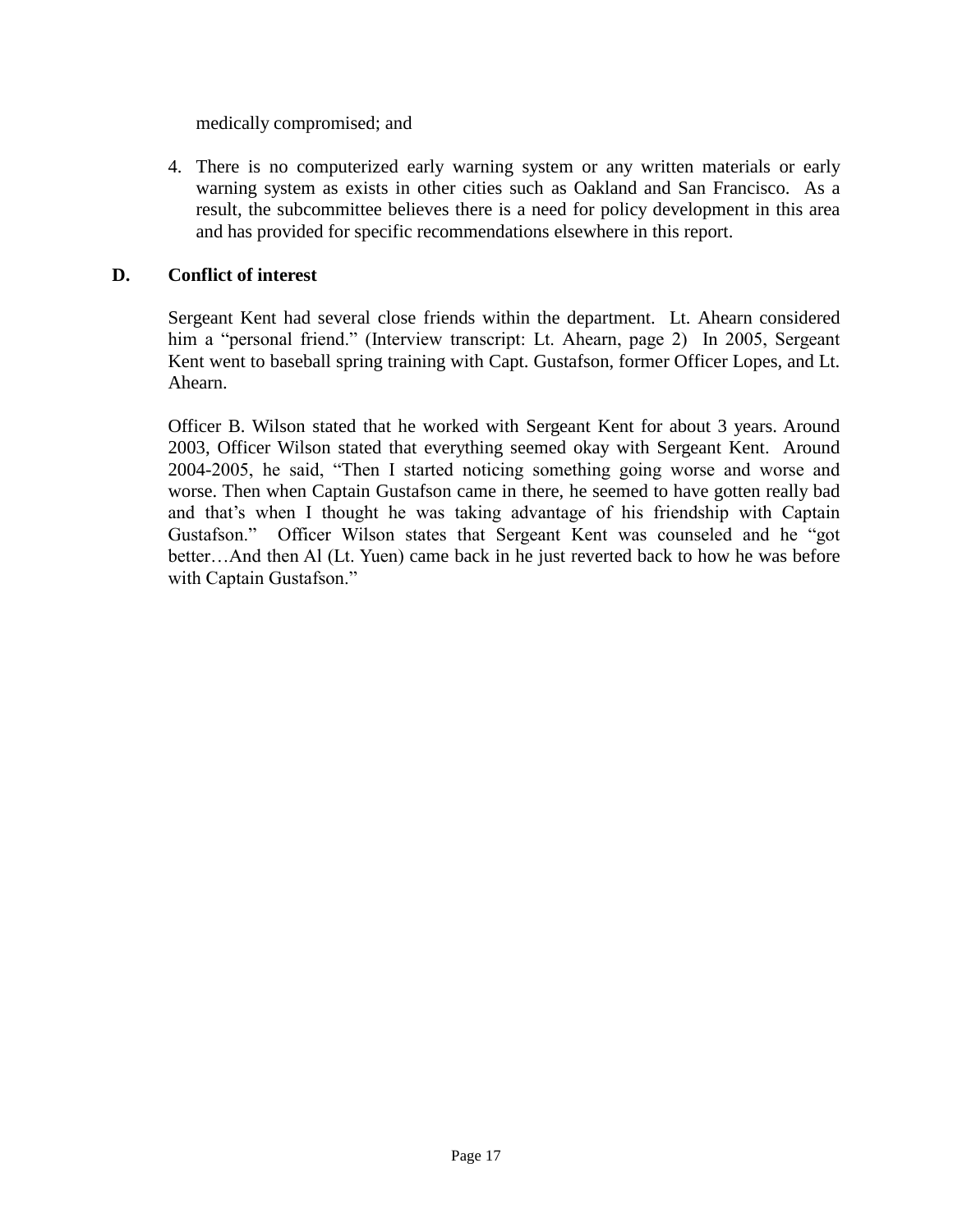#### **VIII. Theft of Money From Suspects**

- 1. In January of 2006, former BPD Officer Steven Fleming was investigated for stealing money from individuals whom he had arrested or was responsible for transporting to jail. Chief Hambleton contacted the California Department of Justice to assist in conducting an investigation. During this time, the PRC was not yet made aware that a second evidence theft case concerning Officer Fleming was under investigation.
- 2. In September 2006, Officer Fleming was placed on administrative leave pending an investigation into allegations that he had stolen money. He left the department in February 2007. A police report was issued in this case of evidence theft (06-41966) and was used by the Subcommittee to expand its inquiry beyond a single review of the Kent investigation into an examination of evidence theft issues generally.
- 3. In March 2007, the District Attorney concluded that there was insufficient evidence to obtain a conviction of Officer Fleming and declined to press charges. Since the District Attorney did not file criminal charges against Officer Fleming, this report will not focus on this case, but use it in reference to two common themes of theft by police officers occurring around the same time frame.

Officer Fleming left the department and the Subcommittee finds it disturbing that six months after revelations of drug evidence theft, policies and actions by the department were not taken that could have secured and monitored evidence and assets.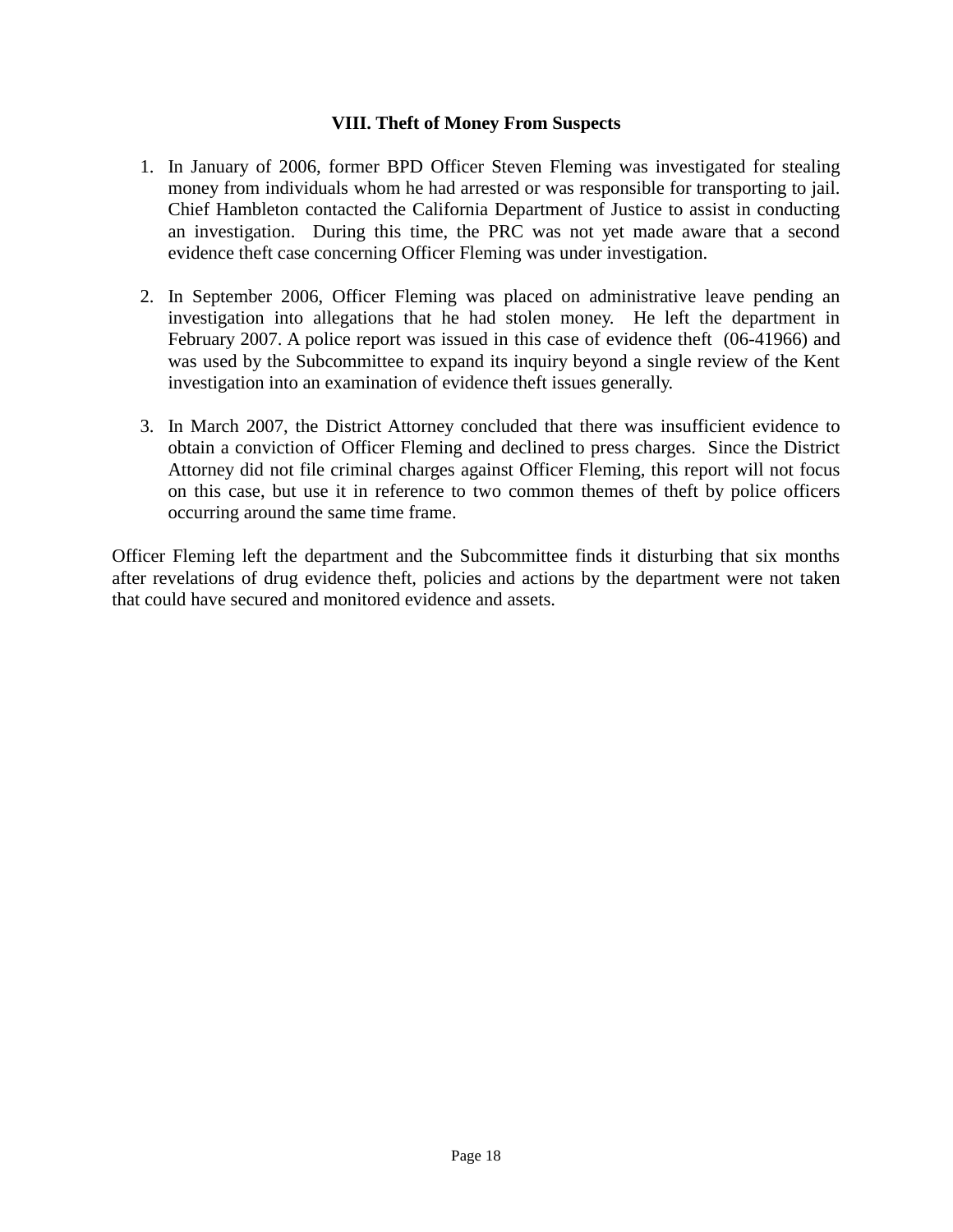#### **IX. Monitoring of Evidence Room/Drug Vault**

- 1. Policies already exist that require monitoring of the evidence room. General Order P-65 issued May 27, 2005 established procedures for the inspection of evidence/property storage areas. These procedures include specific instructions on how often and how these inspections should be conducted. In addition, an automated property system was instituted in December of 2000. General Order P-65 describes procedures for auditing seized cash property as well as drug evidence. These procedures include monthly and quarterly audits in addition to requiring an inventory to be conducted by outgoing and incoming personnel when a new Property Officer is appointed. It appears that these policies were adopted but never implemented.
- 2. According to Chief Hambleton, "We did not do as thorough an examination of those envelopes as we should have…we did not hold the envelopes up to the light to inspect and see that there was no tampering with the edges" (pg. 7 Statement of Chief Hambleton). However, the Subcommittee was not provided with any written verification that any regular audits were conducted prior to January 6, 2006 or that audits included an examination of the records of property and cash received and booked into evidence by BPD and compared with the physical evidence stored in the evidence room.
- 3. The evidence room was not actually restricted due to failure of the keypad access system to track entry. The system stopped working as of September 8, 2005 and there are no logs of any entries either by access code or by key from that time. It is unclear who within the department is responsible for tracking entries into the drug vault or what action should be taken if unauthorized entry occurs.
- 4. In addition to processing drug evidence, Administrative Narcotics Unit Sergeant Kent was responsible for processing assets seized in drug related cases. In fact, although he was officially a signatory to the Asset Forfeiture accounts, he was able to make withdrawals without even a second signature being required. Despite repeated requests to the Chief of Police for information about related BPD procedures, the Subcommittee has not been briefed on how cash transactions were reconciled within the department. If officers booked cash assets into the CRIMES database along with drug evidence related to a particular case, it is important to determine if these assets were actually deposited into any of the (four) Asset Forfeiture accounts maintained by the city.
- 5. The City Auditor has conducted an audit of the asset forfeiture accounts held by the city, but it did not reconcile the deposits to these accounts with the amount of cash booked into the city as evidence in drug related cases. Although the audit raised important questions about the handling of funds, without a reconciliation between assets booked into evidence and assets deposited into various police-managed accounts, it is difficult to confirm how accurate these records are and how well they track the flow of these assets.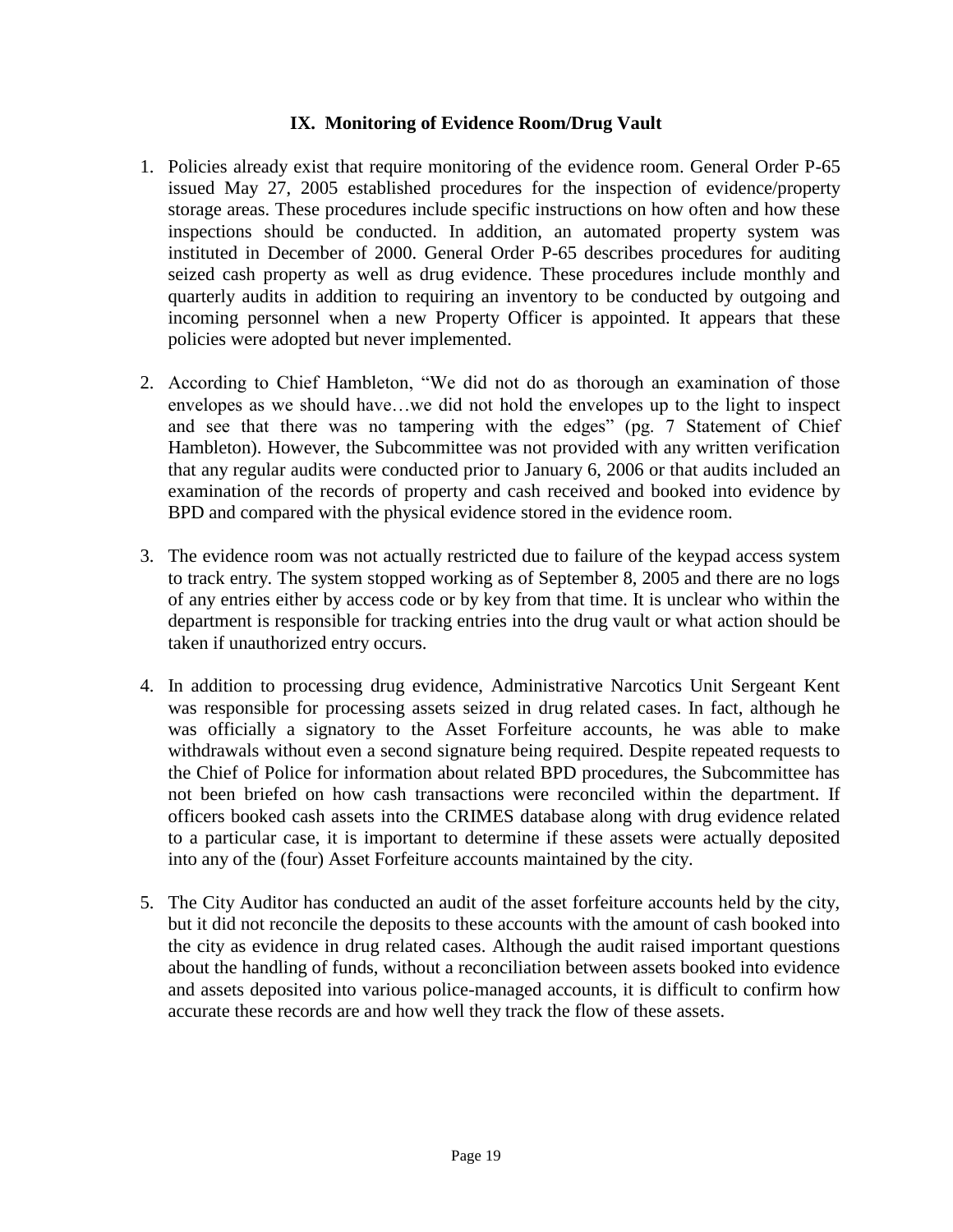#### **X. Criminal investigation of evidence theft**

- 1. According to Chief Hambleton, there is no standard for conducting "this type" of criminal investigation. Valuable evidence was not secured during this investigation in a timely manner. Immediately following the January 6, 2006 preliminary audit, access to Sergeant Kent's office was monitored by a handwritten Entry/Exit log taped to the door of the office. This remained in effect until the locks were changed sometime later.
- 2. Sergeant Kent was placed on Administrative Leave on January 6, 2006. However, a search warrant for Sergeant Kent's office and car was not issued until January 25, 2006. A search warrant for Sergeant Kent's computer was not issued until February 17, 2006. The last call Sergeant Kent made before he turned in his department-issued cellular telephone was to a known drug dealer and informant (Search Warrant No. 2006-0098, January 25, 2006, Statement of Probable Cause, pg. 7). Therefore, it appears that evidence in this case was not secured in a timely fashion.
- 3. The CRIMES database was not "backed up" and secured when it became known that there were discrepancies in the evidence room inventory. An audit was done by Sgt. Reece, Captain Fleming and Lt. Yuen. Because this was a criminal investigation, the Subcommittee believes that this database should have been copied and this evidence should have been secured to safeguard against alterations.
- 4. 4. Amount of drugs missing has not been disclosed. Although the number of envelopes was determined to be 286, the amount of drugs contained in these envelopes has not been revealed or is not known. Inventories of drug envelopes were incomplete and failed to list quantities of missing drugs for all of the envelopes. For example, the evidence bag labeled -SEAL BROKEN.LISTED AS MULTI BAGS INSIDE INSIDE BAGS NOT SEALED.NO EVID TAPE.CONFIRMED (3 BAGS INSIDE & 4 LBS LOOSE seems to raise more questions than it answers. The theory that all missing drugs were used to supply the drug habit of one officer does not explain why, in addition to a large number of heroin and methamphetamine envelopes, drugs such as cocaine, amphetamine, vicodin, ecstasy, oxycontine, and methedrine and numerous envelopes containing "pills" were also missing or tampered with.
- 5. No other individuals were investigated or regarded as possible suspects despite the fact that (at least) five other officers were authorized to enter the evidence room and the fact that that entry to the evidence room had been unregulated since September 2005.
- 6. The Subcommittee has not been provided with documents related to an audit which the Chief directed Sgt. Curtin to perform on January 27, 2006. Although the City Auditor has done an audit at the request of the Subcommittee, the funds examined were not reconciled with records of cash evidence seized by the department and deposited into the asset forfeiture accounts. The Subcommittee would be better informed if the Chief would provide the results of Sgt. Curtin's audit and share what was learned about the asset forfeiture accounts at that time.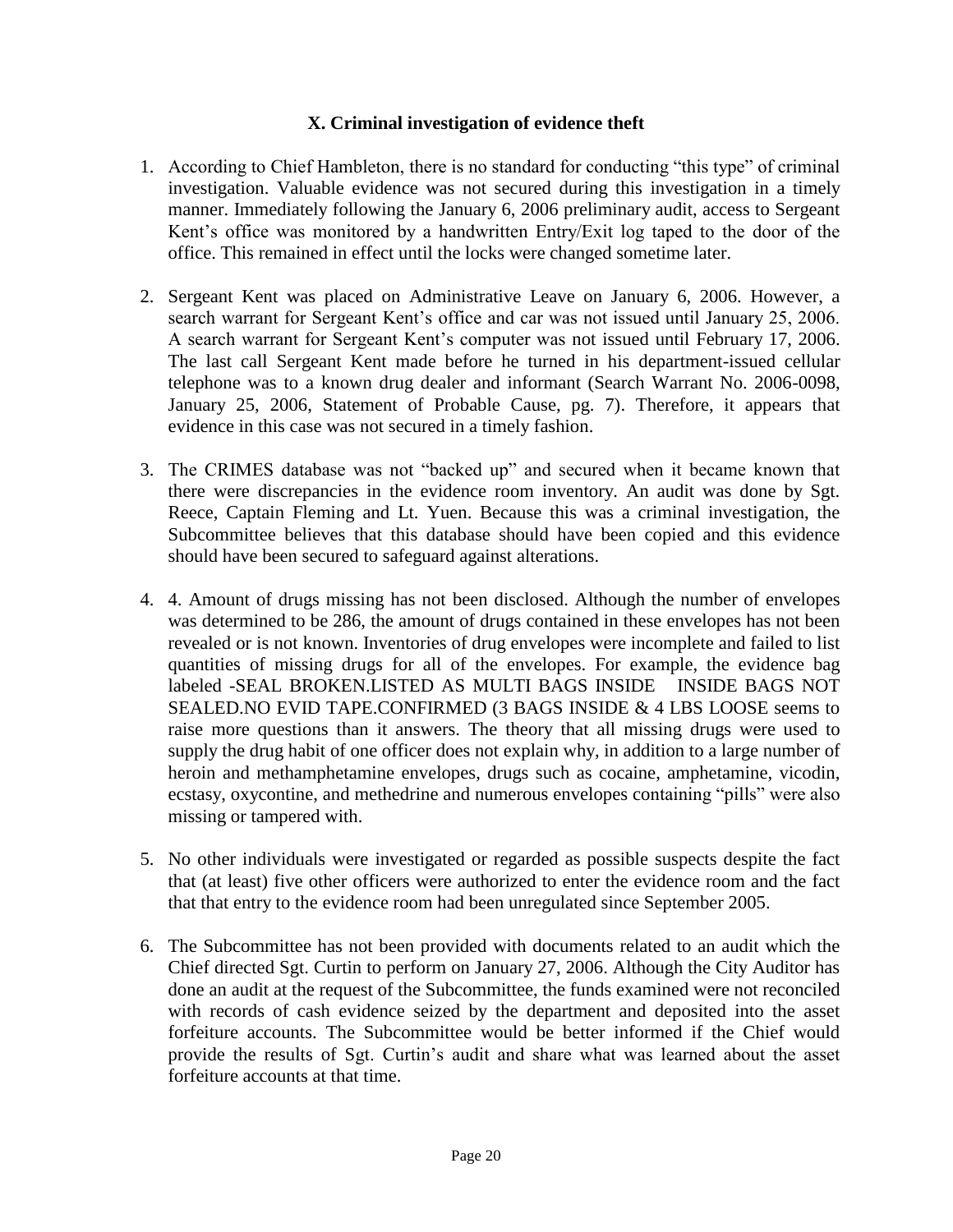- 7. When it became clear that criminal conduct had occurred, Sergeant Kent was given preferential treatment that may have endangered himself or others. It also potentially gave him time to destroy evidence. He was not taken into custody and his gun was not taken despite the fact that other officers were concerned that he might be so distraught that he could pose a threat to himself. His badge was not taken and there are interviews from which it can be inferred that he was later able to represent himself as an officer while participating in drug deals.
- 8. There is no written policy regarding restricting officers who are placed on administrative leave from accessing their computers. According to the Chief, this is done on a "case by case" basis.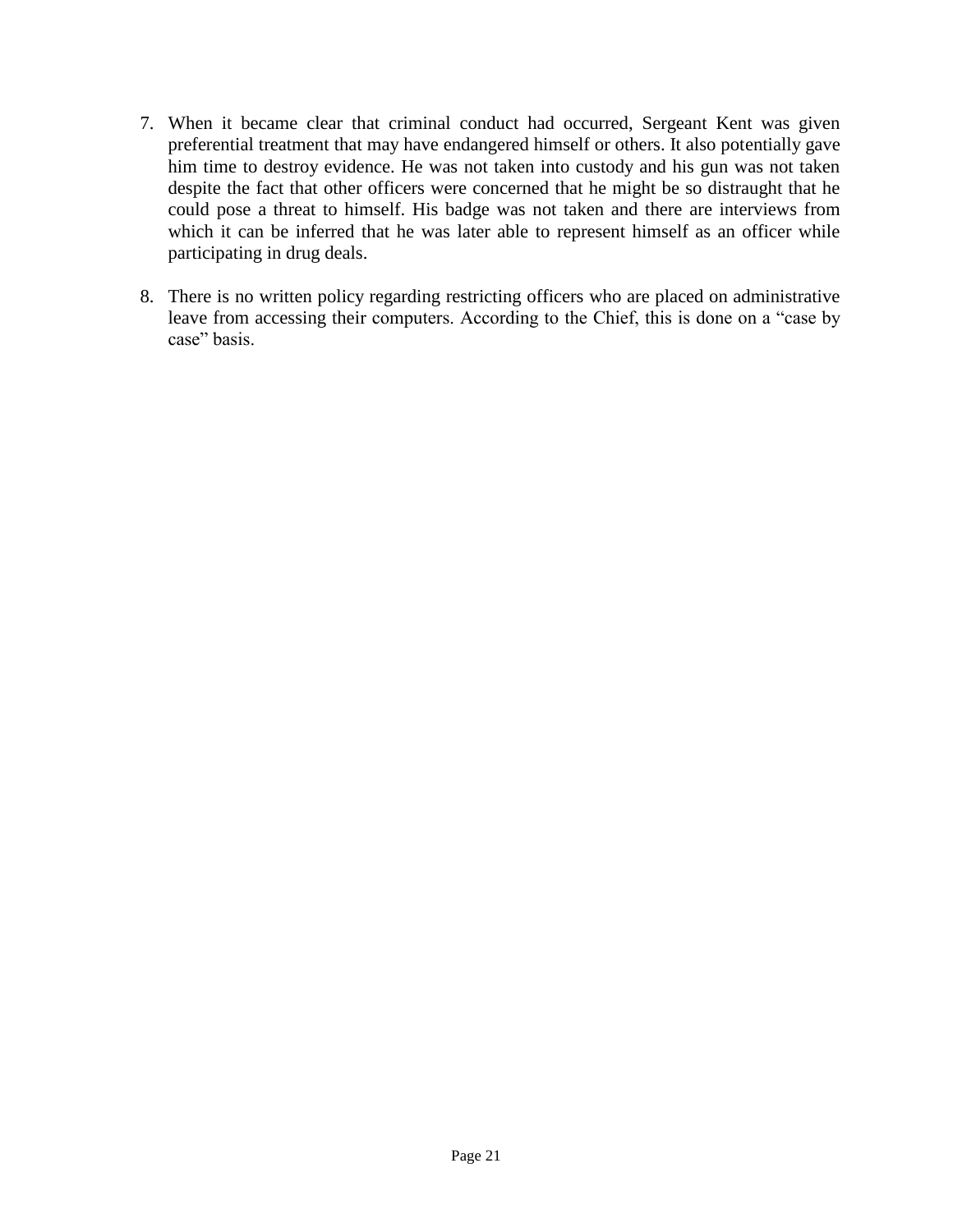# **XI. FINDINGS**

**Finding #1: Systems for auditing of drug evidence were not adequate to detect unauthorized removal of drugs from the evidence locker.** Systems for monitoring access to drug storage locations were also inadequate and the evidence was not properly secured. Although policies and procedures exist, they were not implemented and monitored regularly. Revised policies have been drafted by BPD (Asset Management Manual, August 27, 2007) but do not yet reflect input from other agencies.

**Finding #2: The police investigation of the Sergeant Kent case was insufficient.** Valuable evidence was not secured in a timely fashion, and no other individuals were investigated to determine what, if any, knowledge or involvement they may have had in the illegal movement of drug evidence. Police made no effort to determine whether Cary Kent was involved in illegal drug dealing after he was placed on Administrative leave.

**Finding #3: Systems for tracking and monitoring the movement of assets (cash evidence) seized by police in drug and non-drug related cases are inadequate.** The potential for mishandling of these funds was high and the same officer responsible for booking cash evidence was also responsible for making deposits and was able to make withdrawals from asset forfeiture accounts without detection or intervention from the Finance Department, the City Auditor, the City Manager or the Chief of Police. All of these agencies are involved in the management and dispersal of seized assets and police accounts.

**Finding 4#: Systems for evaluating job performance by employees were unable to identify and correct the poor job performance of Sergeant Kent.** Although his supervisors were aware that he was physically challenged in his position and "flatly unreliable" in executing his responsibilities, this information did not lead to early intervention.

- a. There is no written policy regarding what action should be taken if an officer is consistently late to work or to meetings. Officers routinely had to call Sergeant Kent in order to directly ask him for help getting their evidence for court.
- b. There is no written policy requiring officers to report the fact that they are having problems getting their evidence from the evidence room in time for court. The Chief expected officers to notify their supervisors about such difficulties.
- c. While it is commendable that the Chief decided to proceed with the drug audit on January 6, 2006, no early warning systems related to suspicion of Sergeant Kent's use of drugs or his poor job performance activated earlier interventions.

**Finding 5#: BPD supervisors were unable or unwilling to verify that Sergeant Kent was under the influence of narcotics while on duty at Berkeley Police Department.** Despite numerous observations, conversations and concerns expressed by other officers that it was possible that Sergeant Kent was using drugs, no intervention was made by command staff even though supervisors were aware of the problem for one year to 18 months prior to his being placed on Administrative leave.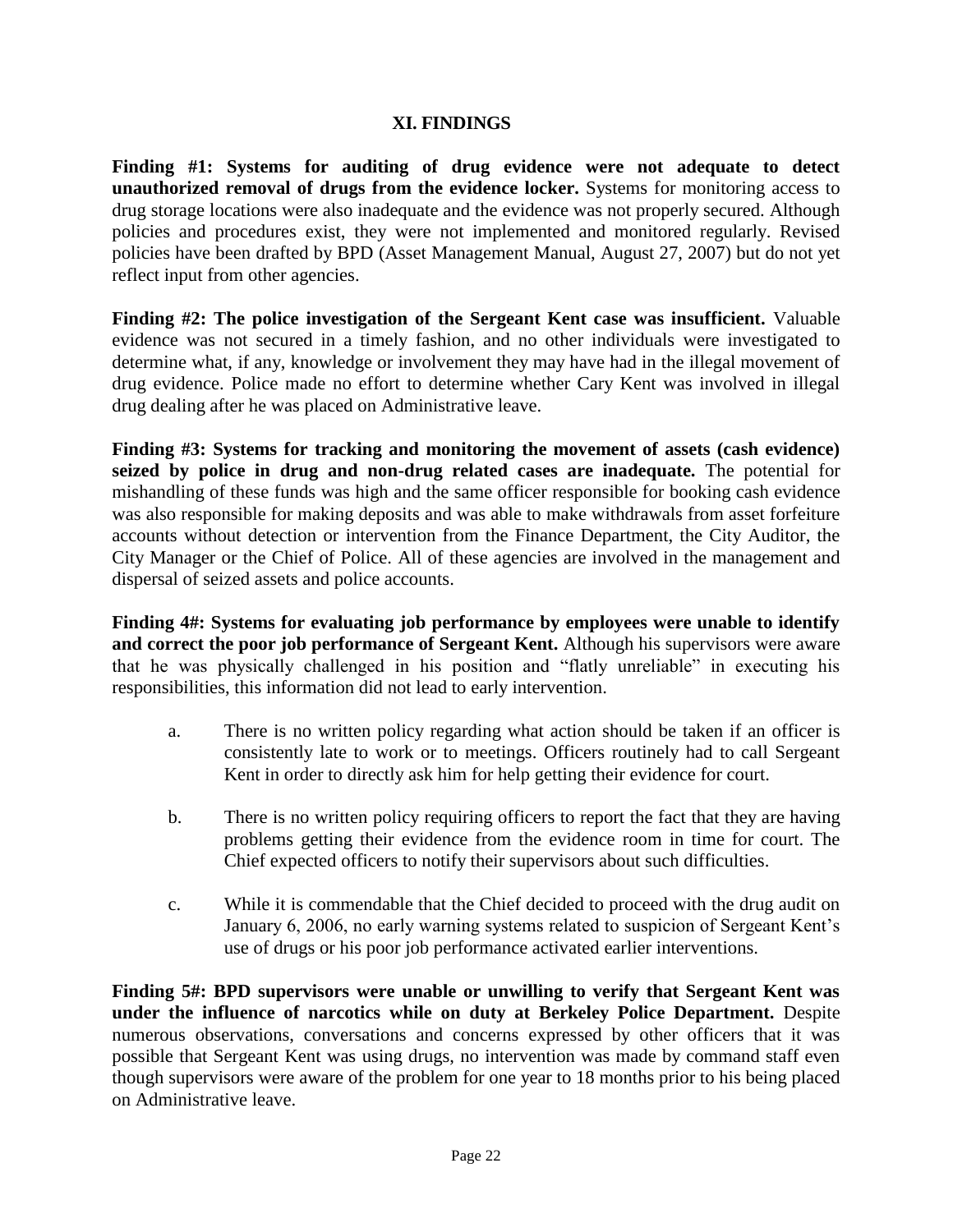# **Finding 6#: Policies do not currently exist to require BPD officers to:**

- a. Report misconduct by other officers
- b. Report when they suspect that an officer is under the influence of drugs or alcohol
- c. Receive advanced training in detecting individuals who are under the influence of drugs as a prerequisite to transfer into the Special Enforcement Unit (Drug Task Force) or to making arrests of individuals charged with Health & Safety Code Sec. 11550.

Even though officers can sometimes be misled as to whether a person is under the influence of heroin or methamphetamine, the fact remains that officers are authorized to arrest people who are under the influence of such controlled substances (See Health & Safety Code Sec. 11550). These offenses carry stiff consequences including county jail and even state prison for people who are on parole. Police with such powers who are inadequately trained and claim that they are unable to recognize an officer under the influence of drugs, should not be allowed to arrest others (citizens) for that same offense and send them to jail. While recognition of drug intoxication will never be an exact science, officers must receive all available training in recognizing drug intoxication so long as our current narcotic laws remain in effect.

**Finding 7#: The current systems of accountability for the conduct of police have been reduced/compromised**. The ability of a city to monitor the performance of its department requires a coordinated approach between the City Manager and the Police Review Commission. The Evidence Theft Subcommittee did not receive adequate access to information, documents, and other information crucial to the investigation. Police accountability is dependent upon access to information. In addition, the ability of the commission to investigate the effectiveness of policies requires that the Commission be able to evaluate policy with the assistance of information and experience provided by officers and BPD personnel responsible for implementing these policies. Currently, the PRC has been prevented from meeting with BPD officers and making inquiries necessary to monitor the impact and effectiveness of policies.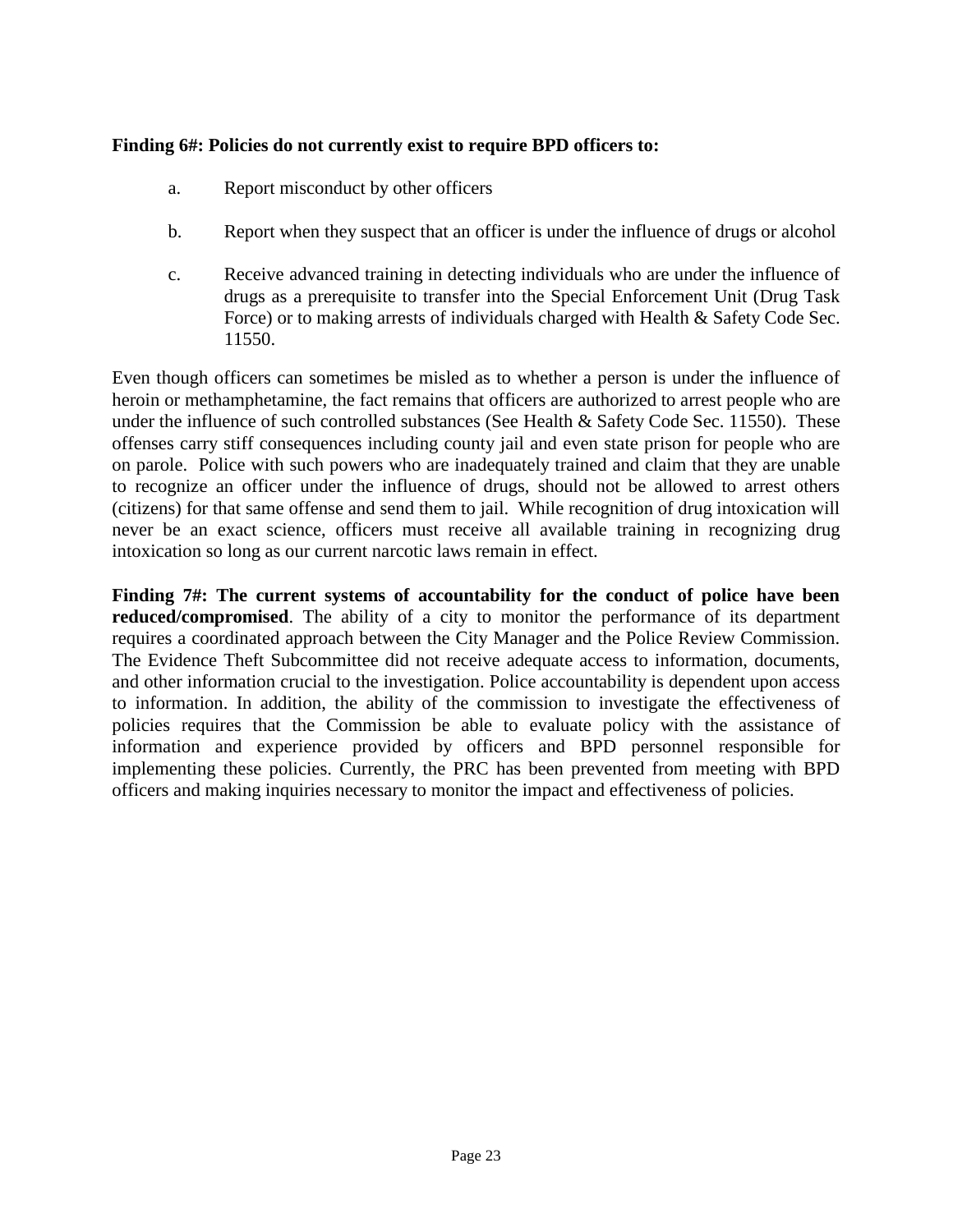#### **XII. RECOMMENDATIONS**

### **Recommendation For Finding # 1: Systems for auditing of drug evidence were not adequate to detect unauthorized removal of drugs from the evidence locker.**

- a. Require that Chief of Police report to the City Council on the implementation of General Order P-65, recommendations from POST committee, newly drafted Property Room Procedures and an overall action plan to ensure that drug evidence and assets seized by the Berkeley Police department are secure. Chief of Police should also provide quarterly audit reports to the City Council and Police Review Commission for review. An interagency protocol for monitoring drug evidence and related assets (based on the Asset Management Manual, August 27, 2007) should be written and submitted to related agencies for comment and revision (including the Police Review Commission).
- b. BPD should hire an outside auditor to examine the CRIMES database and design a system for generating detailed accounts of the quantities of drugs and assets seized by police. Monthly asset reports should be made public.This database should be available for inspection by members of the public and Police Review **Commissioners**
- c. Train interagency group with members from Finance, Auditor, City Manager, Police Department and any other agencies or individuals involved in processing or accounting for evidence in drug and asset tracking procedures. These should include but not be limited to reconciling seized assets with deposits into police/city accounts, tracking the status of individual cases including the status of court proceedings to promote consistency and to enable members of the public whose assets have been wrongly seized to recover their assets with due process and efficiency. In addition, written criteria for seizures of cash in drug and nondrug related cases should be established along with procedures for distributing unclaimed assets and returning assets to arrested individuals shall be established and made public.
- d. Identify who is responsible for monitoring entry into secured drug storage areas and chain of command related to unauthorized entry into these areas. A hard copy verifying the amount of drugs and/or assets should be created and signed by the responsible officer at the time of booking evidence into custody.
- e. Require the Chief of Police and City Manager to create a timeline and action plan for implementing relevant policies and procedures and providing necessary training to involved staff.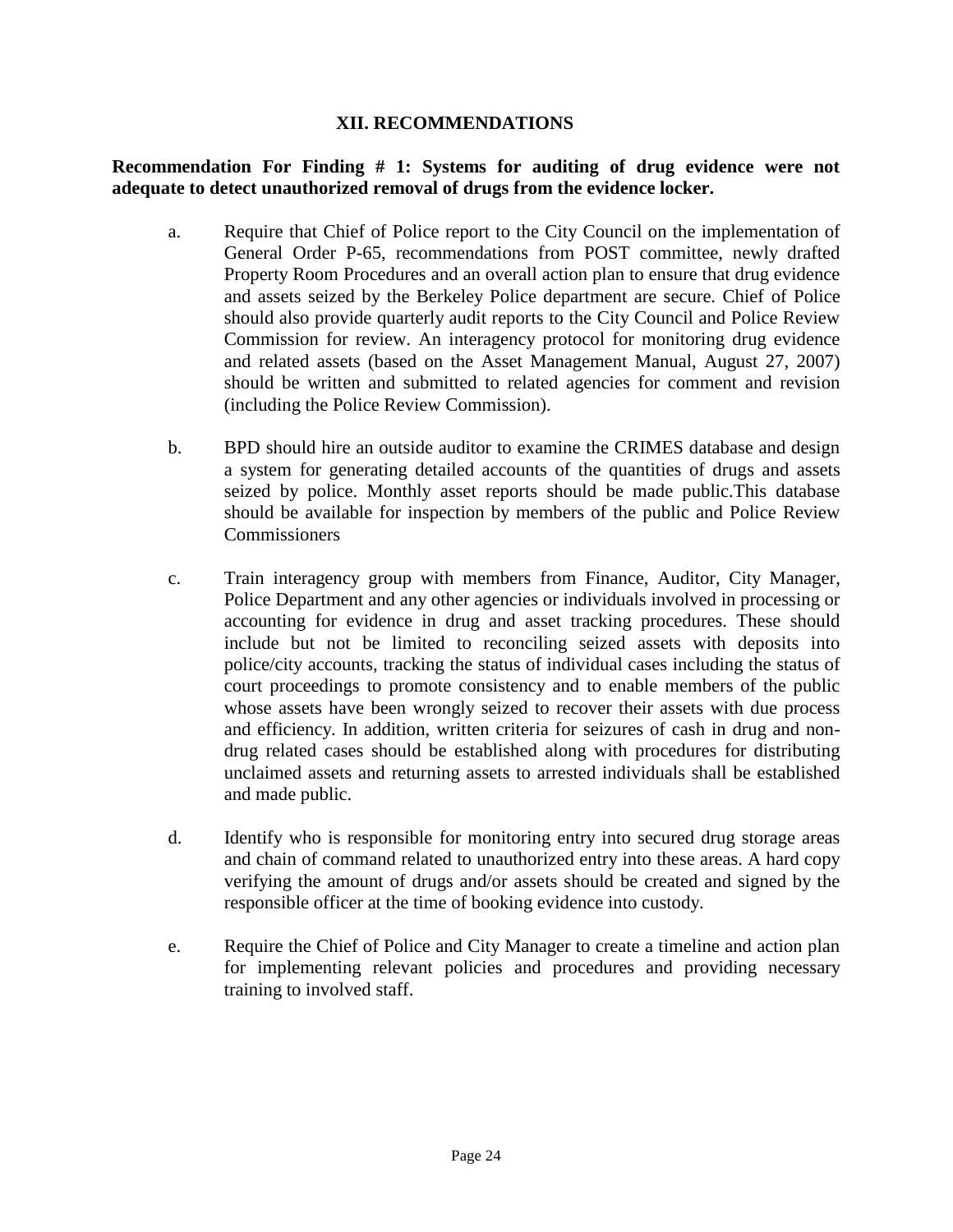**Recommendation For Finding # 2: The police investigation of the Kent case was insufficient.**

- a. Police Department should identify policies and training information related to securing crime scenes and evidence. Review these policies and provide to the PRC.
- b. Preserve all documents related to the security and handling of drug evidence and seized assets and provide these to the PRC.
- c. Identify the EXACT amount of drugs missing from the evidence locker.
- d. Remove from the SEU and replace as soon as possible any officers who had access to the drug vault when Sergeant Kent was Administrative Narcotics Sergeant.

# **Recommendation For Finding # 3: Systems for tracking and monitoring the movement of assets (cash evidence) seized by police in drug and non-drug related cases are inadequate.**

- a. Chief of Police should ensure that monthly statements of drugs and assets seized by BPD officers be made available to the PRC each month. Prioritize this measure until processes for reporting are well established.
- b. City Auditor should provide monthly bank statements to PRC regarding deposits made into police related accounts. These accounts must be reconciled with assets booked as evidence and monthly reconciliation of these accounts should take place.
- c. The Police Department should not be responsible for banking and should operate no accounts. All police spending must be approved and conducted through the office of the City Manager and the City Auditor. Expenditures beyond what has been allocated through the City's budgeting process should be authorized by the City Manager and the City Auditor. Release of assets should be documented and verified by the City Manager and City Auditor.
- d. The City Manager should be responsible for creating (interagency) procedures for processing assets including:
	- 1. Criteria for confiscating assets.
	- 2. Standards for ensuring and crosschecking amounts seized.
	- 3. Policies describing when and by what process assets shall be returned to members of the public.
	- 4. Process for correlating cash and drug evidence with case numbers.
	- 5. Descriptions of all assets forfeiture related accounts and criteria for making withdrawals from these accounts.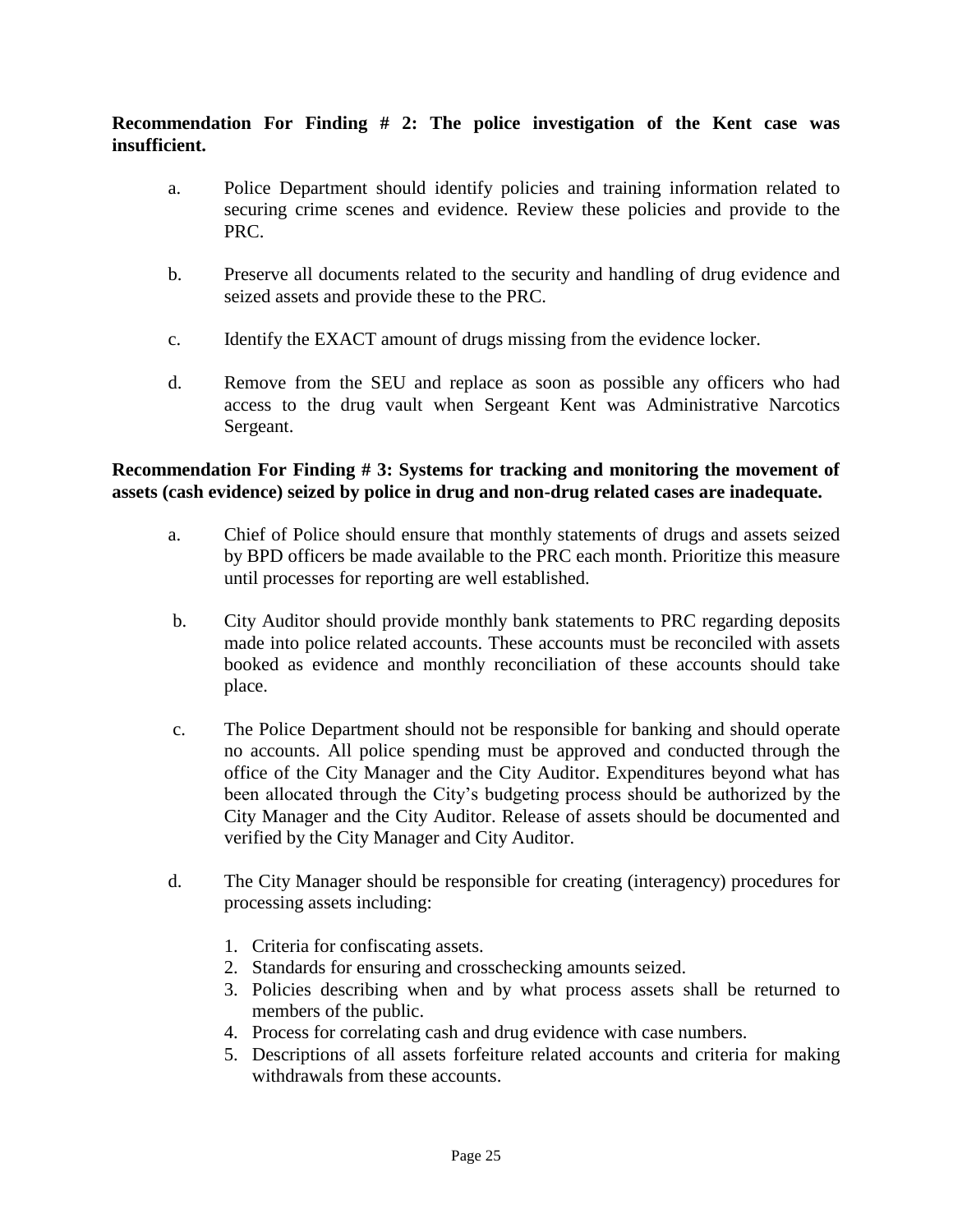# **Recommendation For Finding # 4: Systems for evaluating job performance by employees were unable to identify and correct the poor job performance of Sergeant Kent.**

- a. Police supervisors should review existing personnel policies.
- b. Supervisors should provide written performance reviews annually. If an employee is no satisfactory in any criteria, a written performance review will be created that identifies the area for improvement and a plan and timeline for gaining compliance with these standards.
- c. Supervisors who fail to produce written performance reviews of employees should be disciplined or reprimanded.
- d. It should be the responsibility of the Chief of Police to ensure that supervisors are conducting performance reviews and addressing personnel matters in a timely fashion.
- e. The current BPD Early Warning System needs major revisions. It is limited only to intervention when an employee receives three formal complaints. Therefore, someone who works inside the Department and has little contact with the public, like Sergeant Kent, would not be identified by the current Early Warning System and would not be provided with the necessary intervention.

In Oakland, by contrast, the early warning system is triggered by a combination of many factors including (but not limited to) uses of force, officer involved shootings, traffic violations, firearm discharges, citizen complaints, civil suits, in custody deaths or injuries, Penal Code 148, 69 and 243 citations, and sick leave usage The use of these criteria is far more successful in identifying officers who may need intervention.

Finally, the existing BPD Early Warning System appears to include identifying problem officers on the basis of unfounded complaints. This is manifestly unfair to officers and is probably illegal under existing California law.

#### **Recommendation For Finding # 5: BPD supervisors were unable or unwilling to verify that Sergeant Kent was under the influence of narcotics while on duty at Berkeley Police Department.**

- a. All BPD officers who take individuals into custody for violations related to the use of drugs should receive advanced training in detecting drug use.
- b. BPD officers should not be supervised by family members or personal friends when it is possible to find another officer to conduct this task. Conflict of interest should be avoided to the greatest extent possible. Under no circumstances should a police officer suspected of misconduct be investigated by a family member or personal friend. All investigators should sign a statement or form verifying that they are not related to or personal friends with the subjects of their investigations.